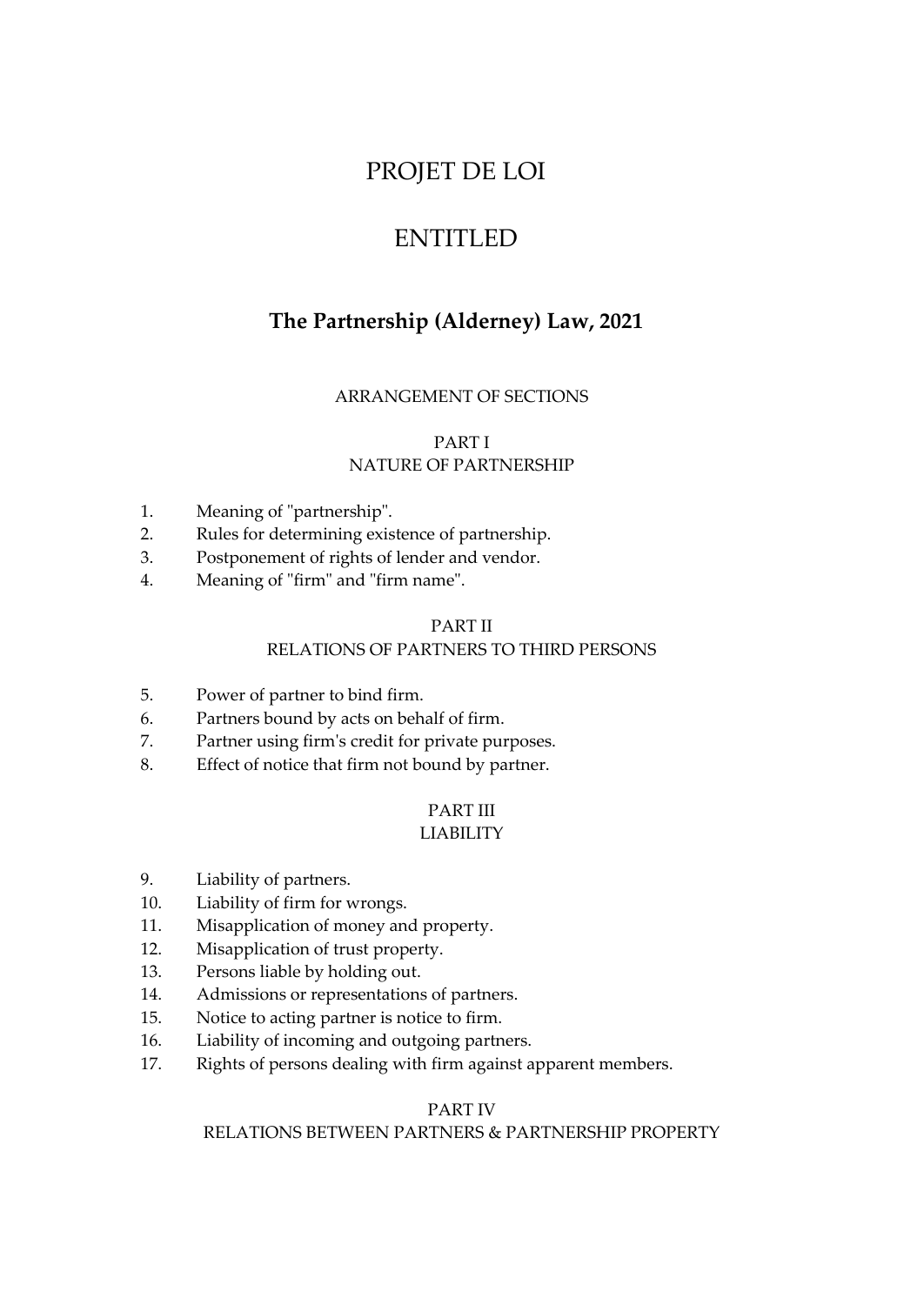- 18. Variation by consent of terms of partnership.
- 19. Partnership property.
- 20. Property bought with partnership money.
- 21. Procedure against partnership property for partner's debt.
- 22. Duty of utmost good faith.
- 23. Rules as to interests and duties of partners.
- 24. Expulsion of partner.
- 25. Determination of partnership at will.
- 26. Where term expires, continuance on old terms presumed.
- 27. Duty of partners to render accounts.
- 28. Accountability of partners for private profits.
- 29. Duty of partner not to compete with firm.
- 30. Rights of assignee of share in partnership.

# PART V

# DISSOLUTION

- 31. Dissolution by expiration or notice.
- 32. Dissolution by bankruptcy, death or charge.
- 33. Dissolution by illegality of business.
- 34. Dissolution by the Court.
- 35. Right of partners to notify dissolution.
- 36. Continuing authority of partners on dissolution.
- 37. Rights of partners to partnership property.
- 38. Apportionment of premium on premature dissolution.
- 39. Rights where partnership dissolved for fraud.
- 40. Right in certain cases to profits after dissolution.
- 41. Retiring or deceased partner's share to be a debt.
- 42. Rule for distribution of assets on final settlement.
- 43. Power of Court to make orders in relation to dissolution.

# PART VI

# SUPPLEMENTARY PROVISION

- 44. Interpretation.
- 45. Service of documents on partnerships.
- 46. Consequential amendments.
- 47. Transitional provisions in relation to existing partnerships.
- 48. Citation.
- 49. Commencement.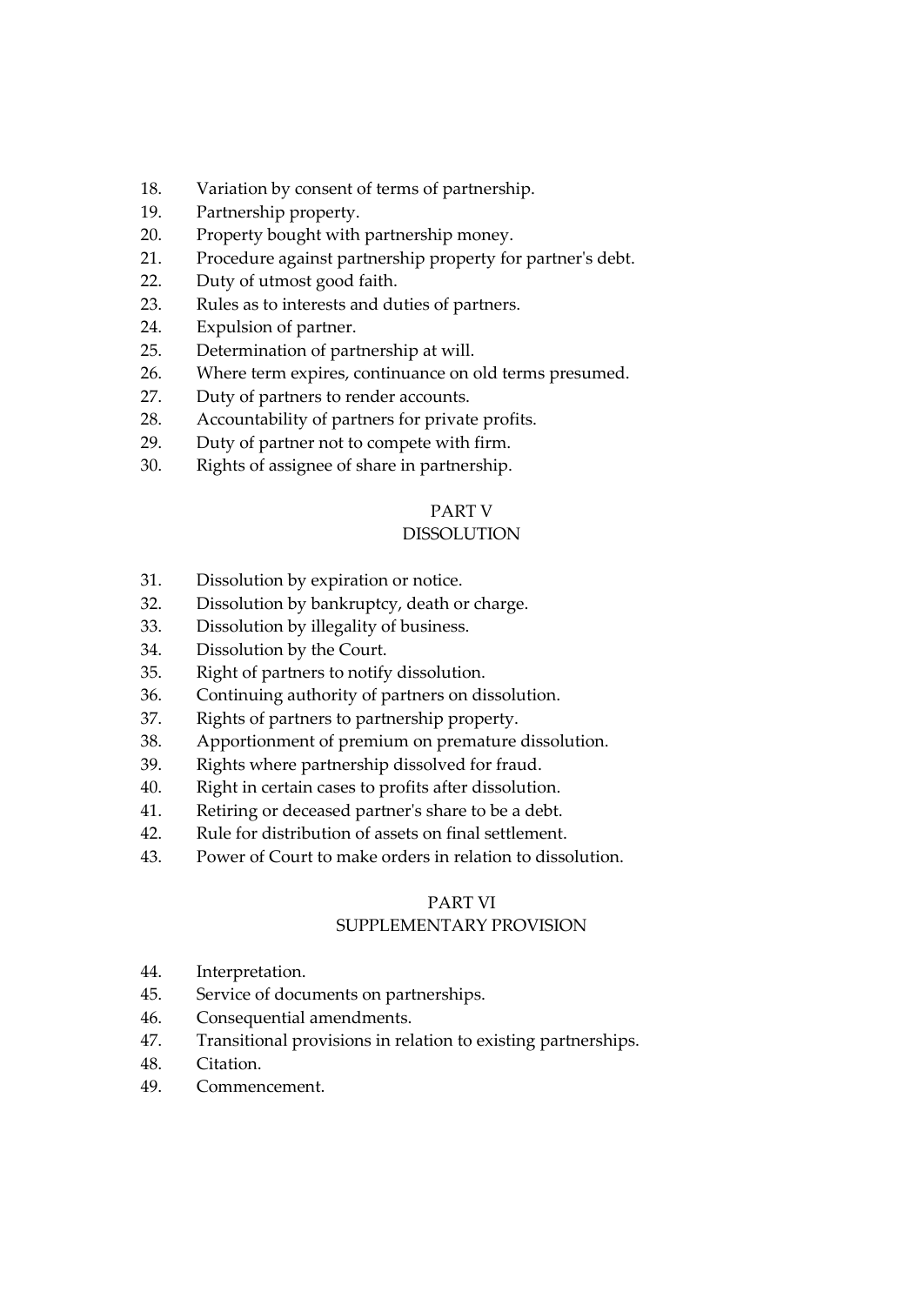# PROJET DE LOI

# ENTITLED

# **The Partnership (Alderney) Law, 2021**

THE STATES, in pursuance of their Resolution of 25<sup>th</sup> day of April, 2018, have approved the following provisions which, subject to the Sanction of Her Most Excellent Majesty in Council, shall have force of law in the Island of Alderney.

# PART I

#### NATURE OF PARTNERSHIP

## **Meaning of "partnership".**

**1.** (1) Partnership is the relationship which subsists between persons carrying on a business in common with a view to profit.

(2) The relationship between the members of a body corporate incorporated with or without limited liability in any part of the world is not, of itself, a partnership within the meaning of this Law.

# **Rules for determining existence of partnership.**

**2.** In determining whether a partnership does or does not exist, regard shall be had to the following rules -

> (a) joint, common or part ownership of property does not of itself create a partnership as to that property, whether or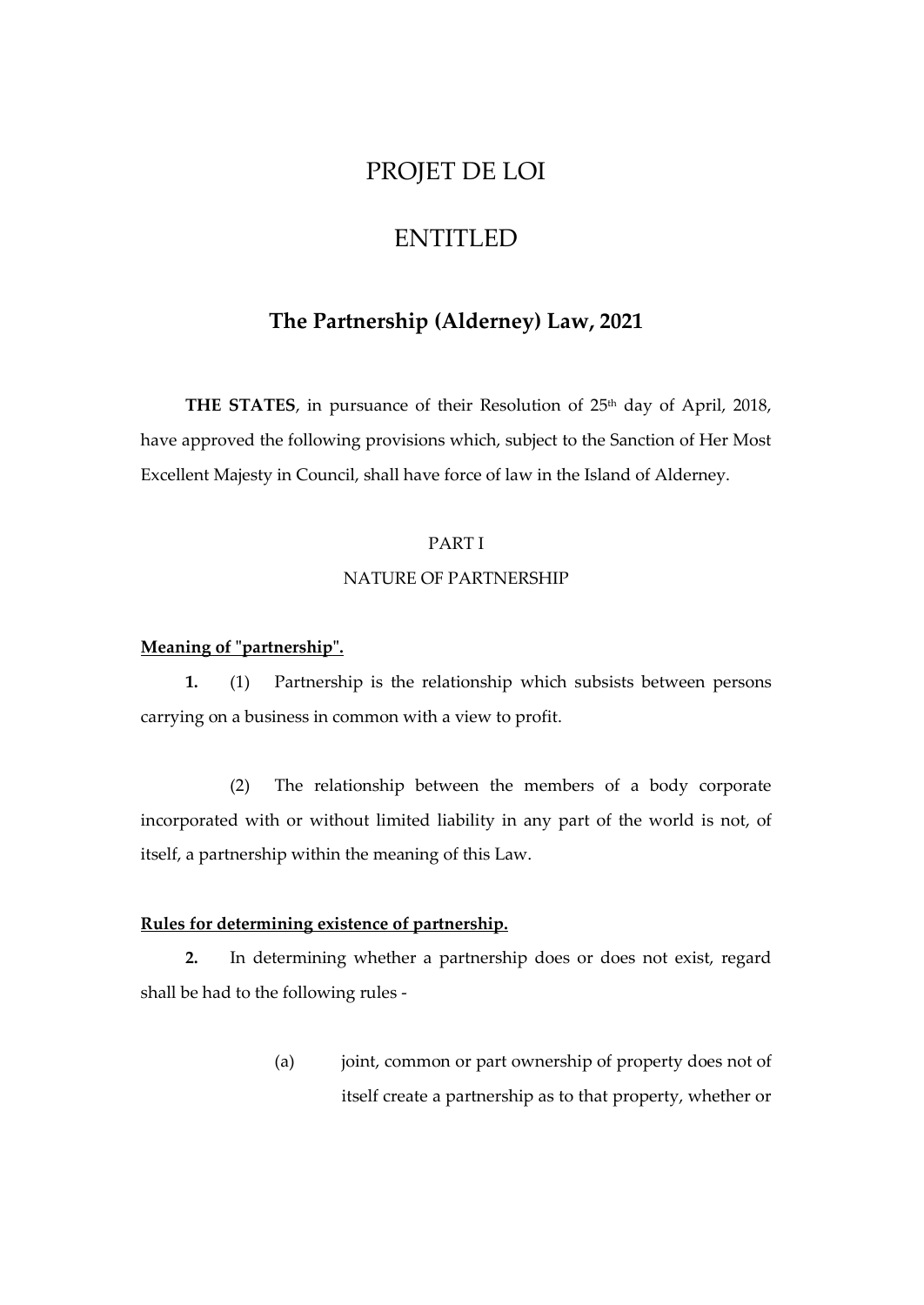not the owners share any profits made from the use thereof;

- (b) the sharing of gross returns does not of itself create a partnership, whether or not the persons sharing the returns have any joint or common right or interest in any property from which or from the use of which the returns are derived;
- (c) the receipt by a person of a share of the profits of a business, or of a payment contingent on or varying with such profits, does not of itself make him a partner in the business, and in particular -
	- (i) the receipt by a person of a debt or other liquidated amount by instalments or otherwise out of the accruing profits of a business does not of itself make him a partner in the business;
	- (ii) an agreement for the remuneration of a servant or agent of a person engaged in a business by a share of the profits of the business does not of itself make the servant or agent a partner in the business;
	- (iii) the widow or child of a deceased partner receiving by way of annuity a portion of the profits made in the business in which the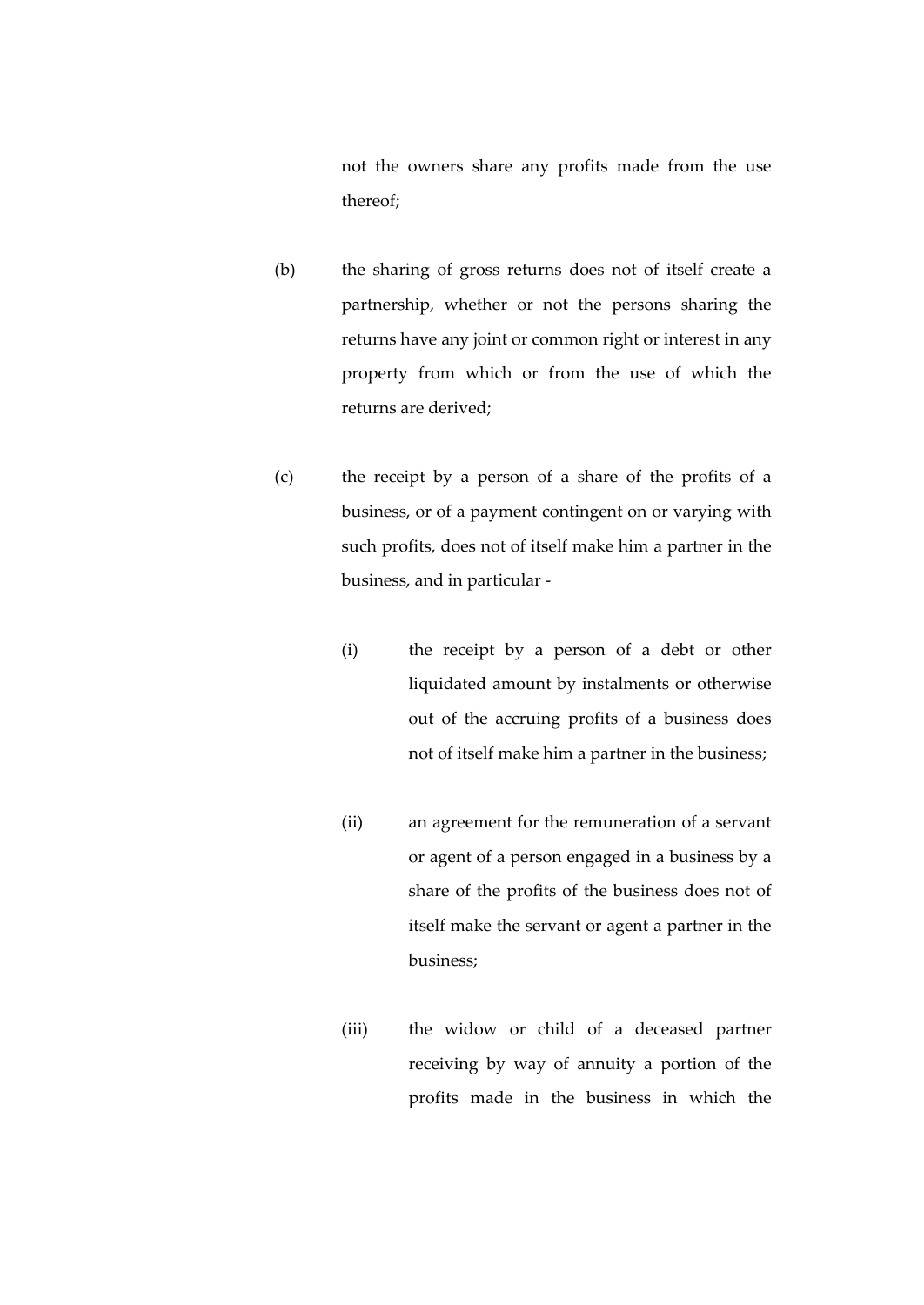deceased person was a partner is not by reason only of such receipt a partner in the business;

- (iv) the advance of money by way of loan to a person engaged or about to engage in any business under an agreement with that person which provides that the lender shall receive a rate of interest varying with the profits, or shall receive a share of the profits arising from carrying on the business, does not of itself, provided that the agreement is in writing and signed by or on behalf of all parties thereto, make the lender a partner with the person carrying on the business;
- (v) a person receiving by way of annuity or otherwise a portion of the profits of a business in consideration of the sale by him of the goodwill of the business is not by reason only of such receipt a partner in the business.

## **Postponement of rights of lender and vendor.**

**3.** (1) Where a person to whom money has been advanced by way of loan under an agreement described in section 2(c)(iv) becomes bankrupt, the lender may not recover anything in respect of his loan other than the capital thereof together with interest at an ordinary commercial rate until the claims of all other creditors of the borrower for valuable consideration in money or money's worth have been satisfied.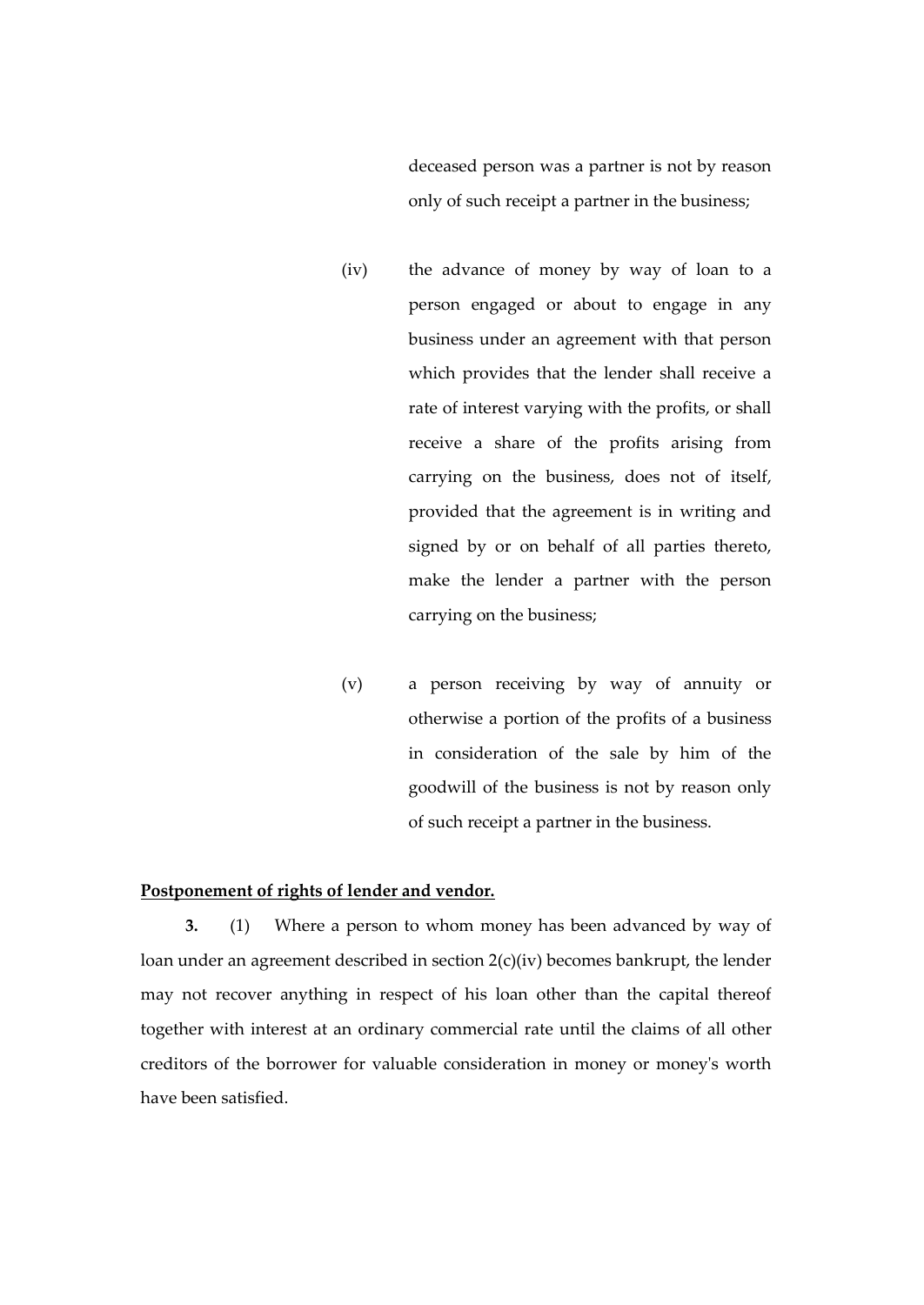(2) Where a purchaser of goodwill in consideration of a share of the profits of the business becomes bankrupt, the vendor of the goodwill may not recover anything in respect of the share of profits contracted for until the claims of all other creditors of the purchaser for valuable consideration in money or money's worth have been satisfied.

#### **Meaning of "firm" and "firm name".**

**4.** Persons who enter into partnership with one another are, for the purposes of this Law, called collectively a firm and the name under which their business is carried on is called the firm name.

#### PART II

## RELATIONS OF PARTNERS TO THIRD PERSONS

## **Power of partner to bind firm.**

**5.** (1) Every partner is an agent of the firm and of his other partners for the purposes of the partnership business.

(2) The acts of every partner for carrying on in the usual way business of the kind carried on by his firm shall bind the firm and his partners unless -

- (a) the partner so acting has in fact no authority to act for the firm in the particular matter; and
- (b) the person with whom he is dealing either knows that he has no authority or does not know or believe him to be a partner.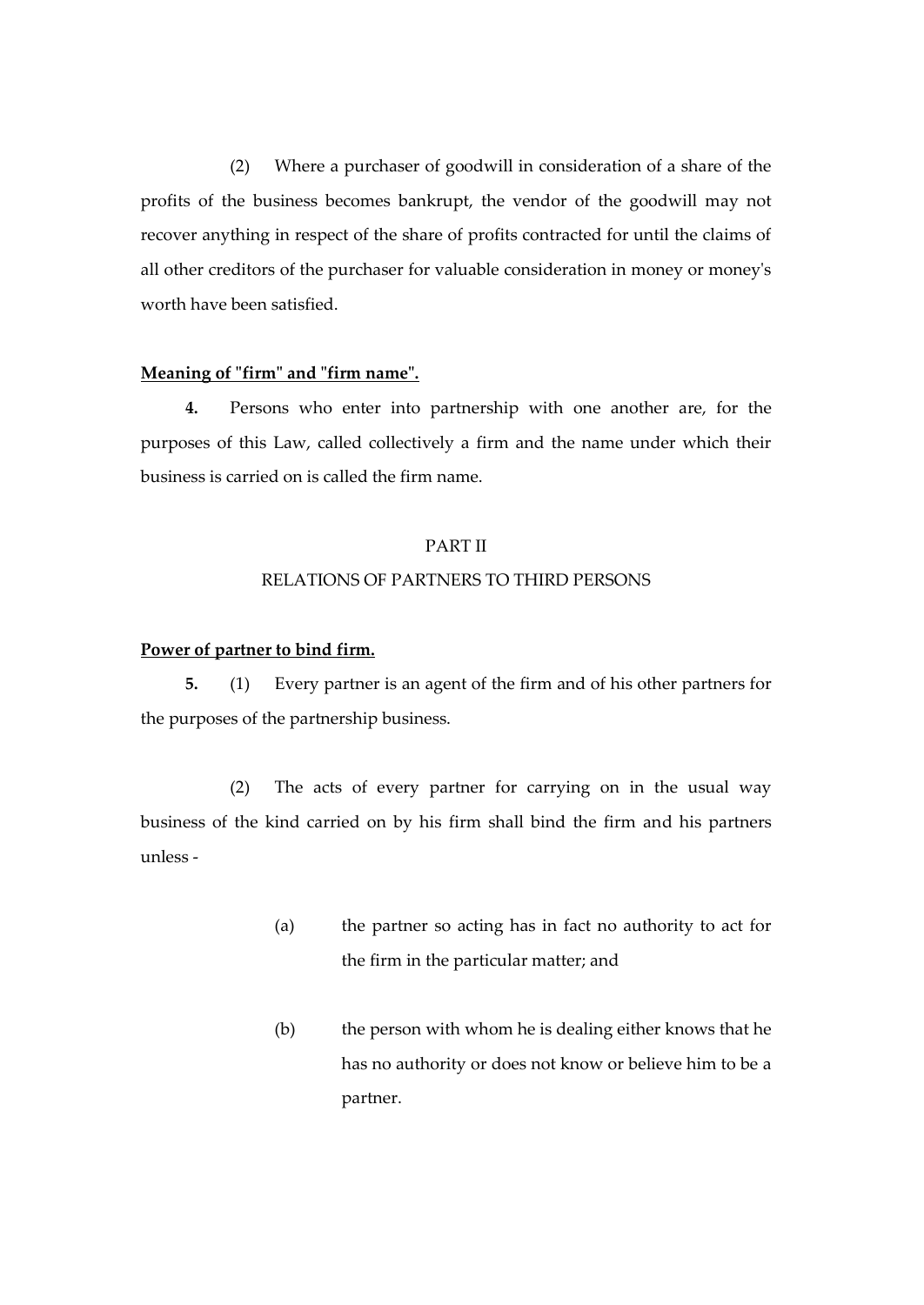#### **Partners bound by acts on behalf of firm.**

**6.** (1) An act or instrument relating to the business of a firm done or executed -

- (a) in the firm name or in any other manner showing an intention to bind the firm; and
- (b) by any person thereto authorised, whether a partner or not;

is binding on the firm and all partners.

(2) This section does not affect any general rule of law relating to the execution of documents.

## **Partner using firm's credit for private purposes.**

**7.** (1) Where a partner pledges the firm's credit for a purpose apparently unconnected with the firm's ordinary course of business, the firm is not bound unless he is in fact specifically authorised by the other partners.

(2) This section does not affect any personal liability incurred by an individual partner.

# **Effect of notice that firm not bound by partner.**

**8.** If it is agreed between the partners that the power of any of them to bind the firm shall be restricted, no act done in contravention of the agreement shall bind the firm in relation to persons having notice of the agreement.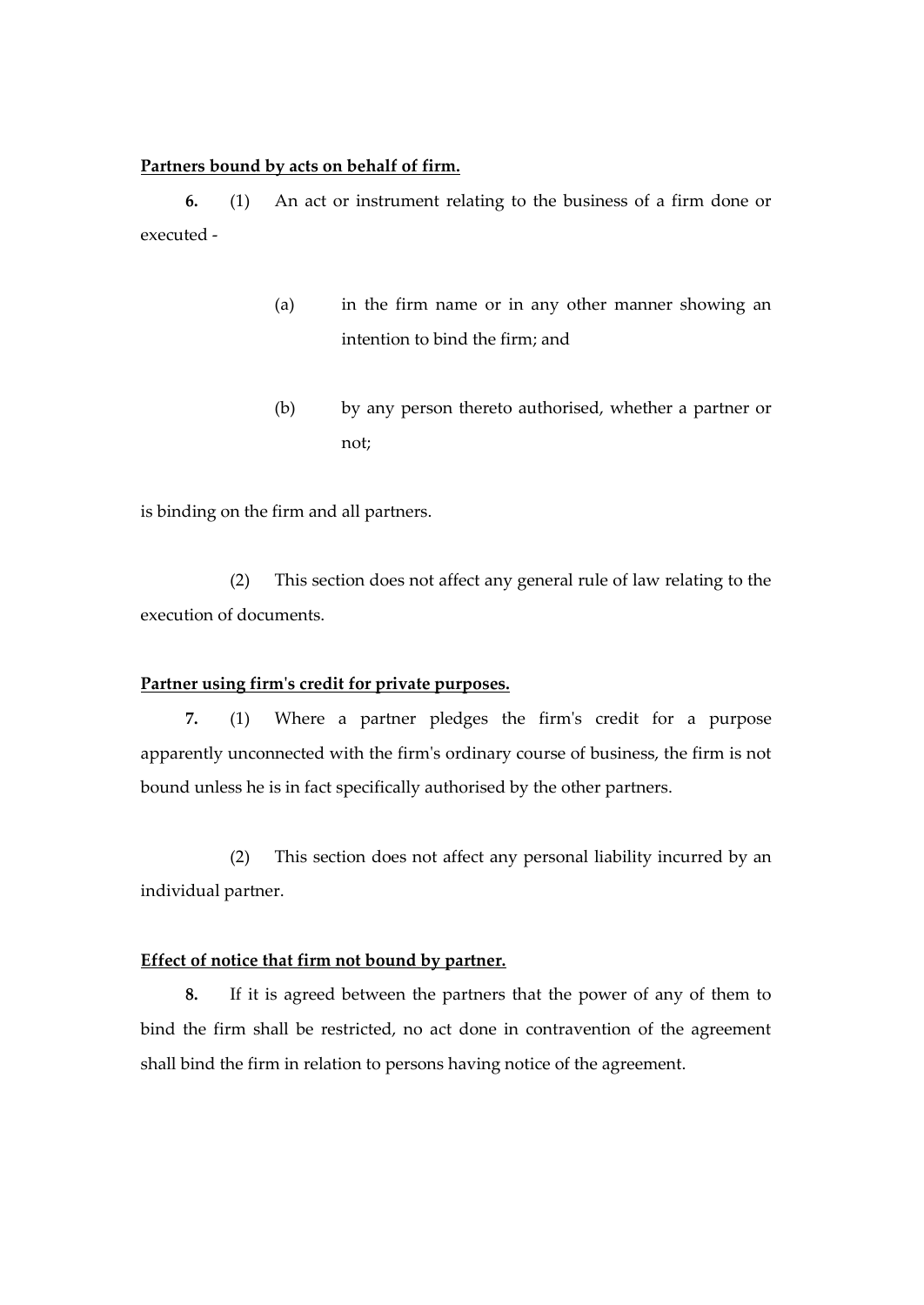# PART III

## LIABILITY

## **Liability of partners.**

**9.** (1) Every partner in a firm is liable jointly and severally with the other partners for all debts of the firm incurred while he is a partner.

(2) After a partner's death his estate is also severally liable for such debts so far as they remain unsatisfied.

#### **Liability of firm for wrongs.**

**10.** Where by any wrongful act or omission of any partner acting either in the ordinary course of the firm's business or with the authority of his partners -

- (a) loss or injury is caused to a person who is not a partner in the firm; or
- (b) any penalty is incurred;

the firm is liable therefor to the same extent as that partner.

# **Misapplication of money and property.**

- **11.** In the following cases, namely
	- (a) where a partner acting within the scope of his apparent authority receives the money or property of a third person and misapplies it; or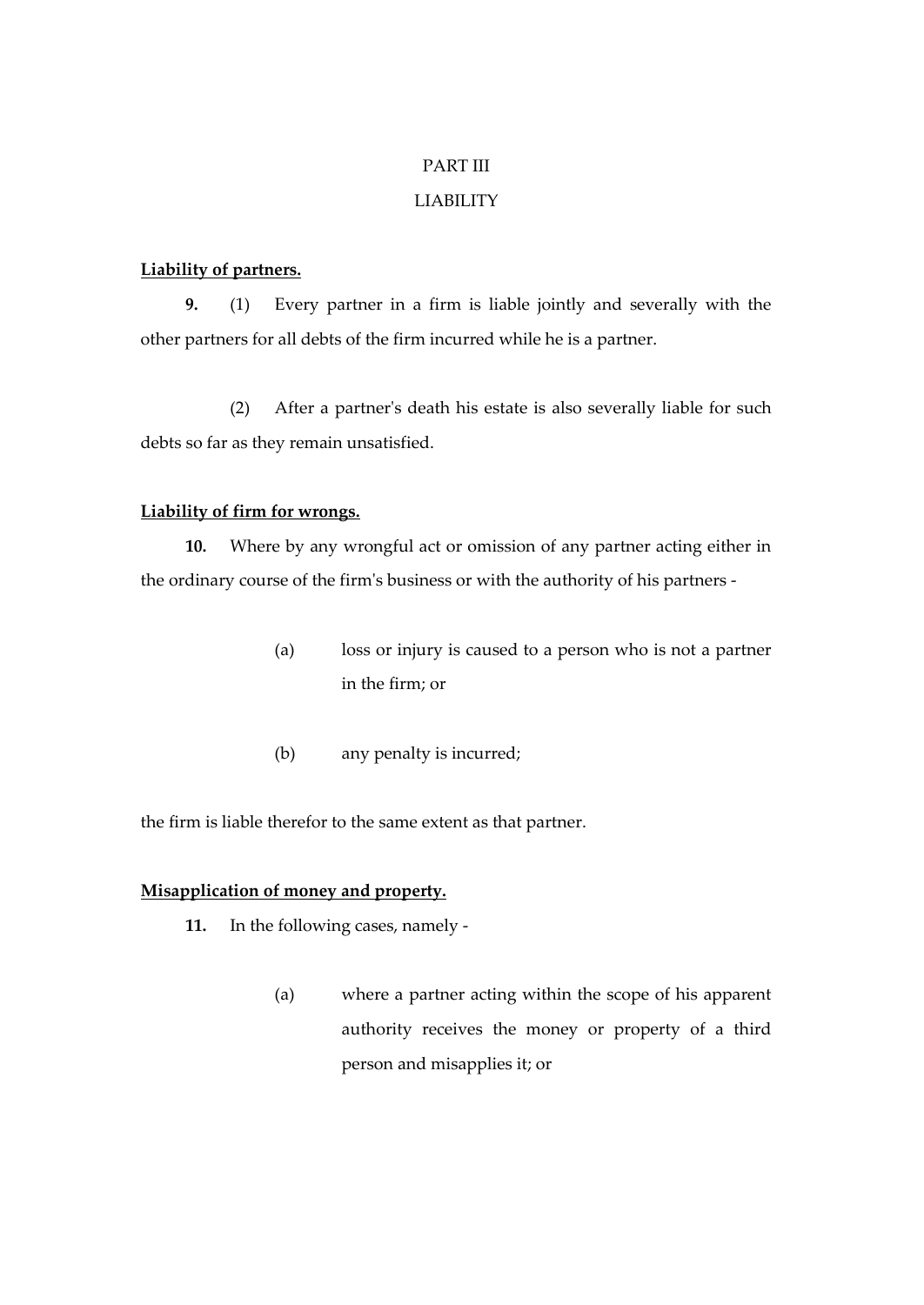(b) where a firm in the course of its business receives the money or property of a third person and any of the partners misapplies it while it is in the custody of the firm;

the firm is liable to make good the loss.

#### **Misapplication of trust property.**

**12.** (1) If a partner who is a trustee improperly employs trust property in the business or on the account of the partnership, no other partner is liable, subject to subsection (2), for the trust property to the persons beneficially interested therein.

- (2) Nothing in this section
	- (a) affects any liability incurred by a partner by reason of his having notice of a breach of trust; or
	- (b) prevents trust money from being followed and recovered from the firm if still in its possession or under its control.

#### **Persons liable by holding out.**

**13.** (1) A person who by words spoken or written or by conduct represents himself, or who knowingly suffers himself to be represented, as a partner in a firm, is liable as a partner to any person who, on the faith of any such representation, gives credit to the firm.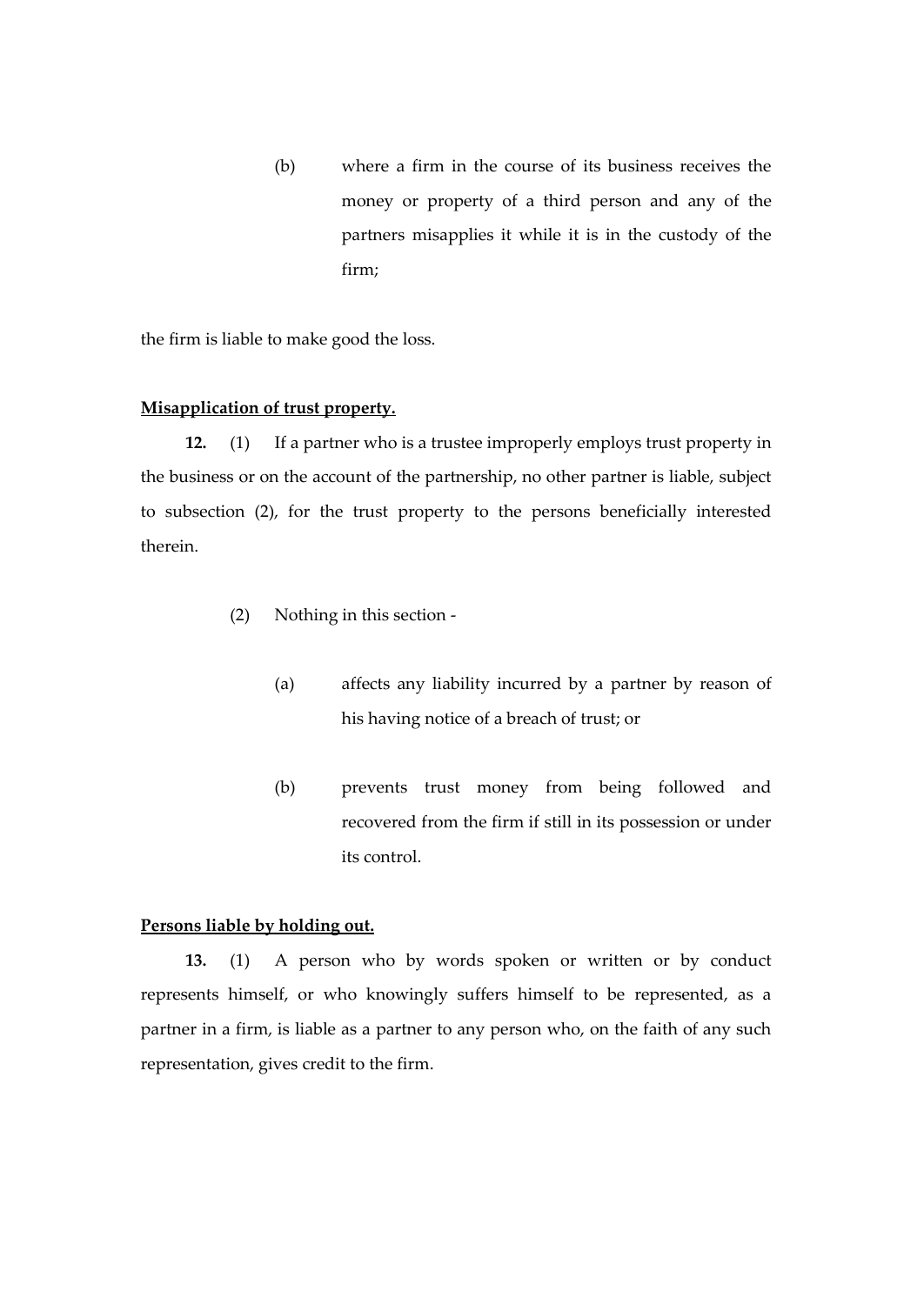(2) Subsection (1) applies whether or not the representation was made or communicated to the person giving credit by or with the knowledge of the apparent partner.

(3) Where after a partner's death or retirement the partnership business is continued in the old firm's name, the continued use of that name or of the deceased or retired partner's name as part thereof shall not of itself render him or his estate liable for partnership debts incurred after his death or retirement.

#### **Admissions or representations of partners.**

**14.** An admission or representation made by a partner concerning the partnership affairs, and made in the ordinary course of its business, is evidence against the firm.

#### **Notice to acting partner is notice to firm.**

**15.** Notice to a partner who habitually acts in the partnership business of any matter relating to partnership affairs shall, except in the case of fraud on the firm committed by or with the consent of that partner, be deemed to be notice to the firm.

#### **Liability of incoming and outgoing partners.**

**16.** (1) A person admitted as a partner in an existing firm does not thereby become liable to the firm's creditors for anything done before he became a partner.

(2) A partner who retires from a firm does not thereby cease to be liable for partnership debts incurred before his retirement.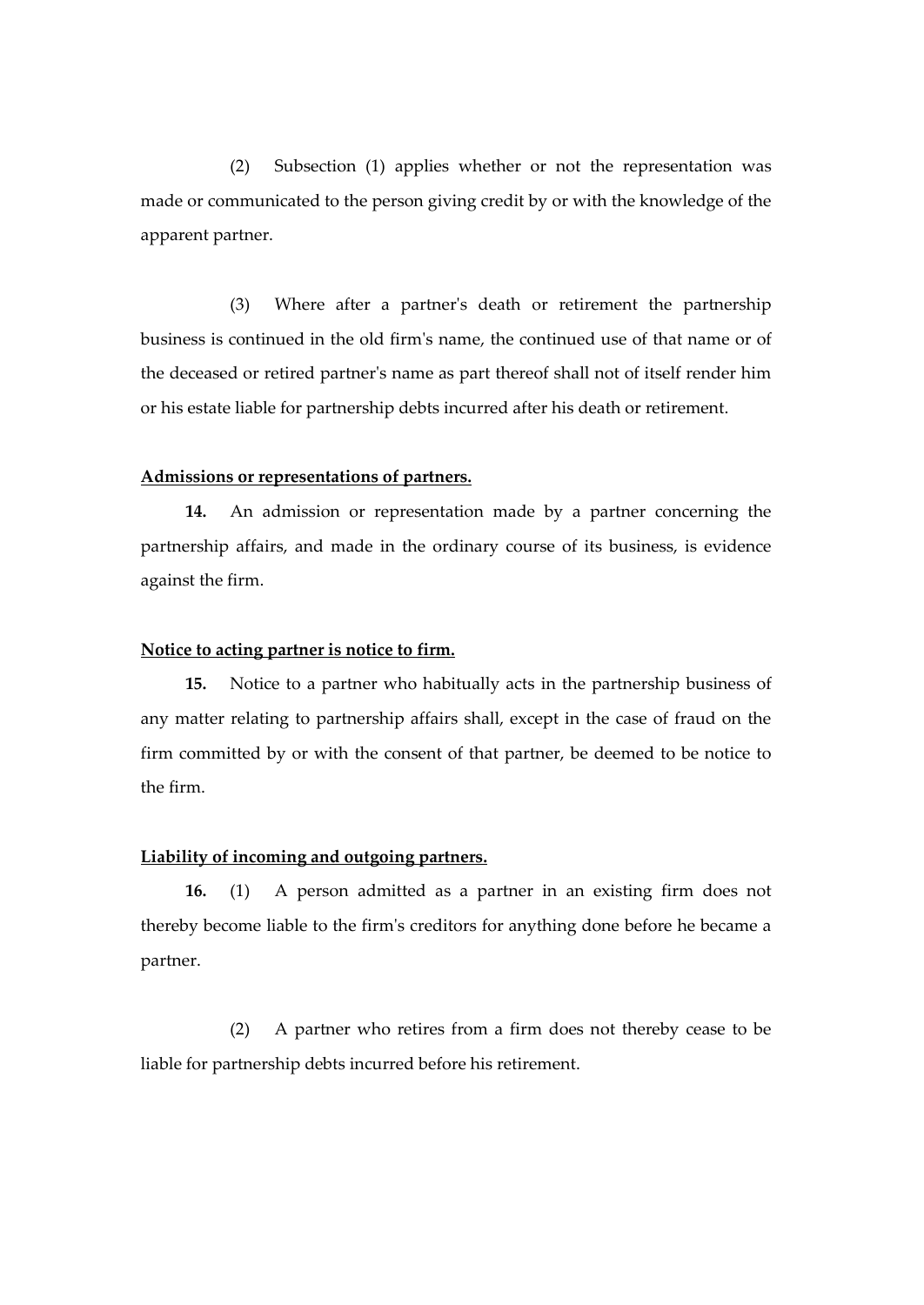(3) A retiring partner may be discharged from any existing liabilities by an agreement to that effect between himself, the members of the firm as newly constituted and the creditors.

(4) Such an agreement may be express or may be inferred from the course of dealing between the creditors and the firm as newly constituted.

## **Rights of persons dealing with firm against apparent members.**

**17.** (1) Where a person deals with a firm after a change in its constitution, he may treat all apparent members of the old firm as still being members of the firm until he has notice of the change.

(2) An advertisement in the Alderney Gazette is, for the purposes of subsection (1), notice to persons who had no dealings with the firm before the date of the dissolution or change so advertised.

- (3) In the case of a partner
	- (a) who becomes bankrupt or who dies; or
	- (b) who, not having been known to the person dealing with the firm to be a partner, retires from the firm;

neither the partner nor his estate is liable for partnership debts incurred after the date of the bankruptcy, death or retirement.

#### PART IV

## RELATIONS BETWEEN PARTNERS & PARTNERSHIP PROPERTY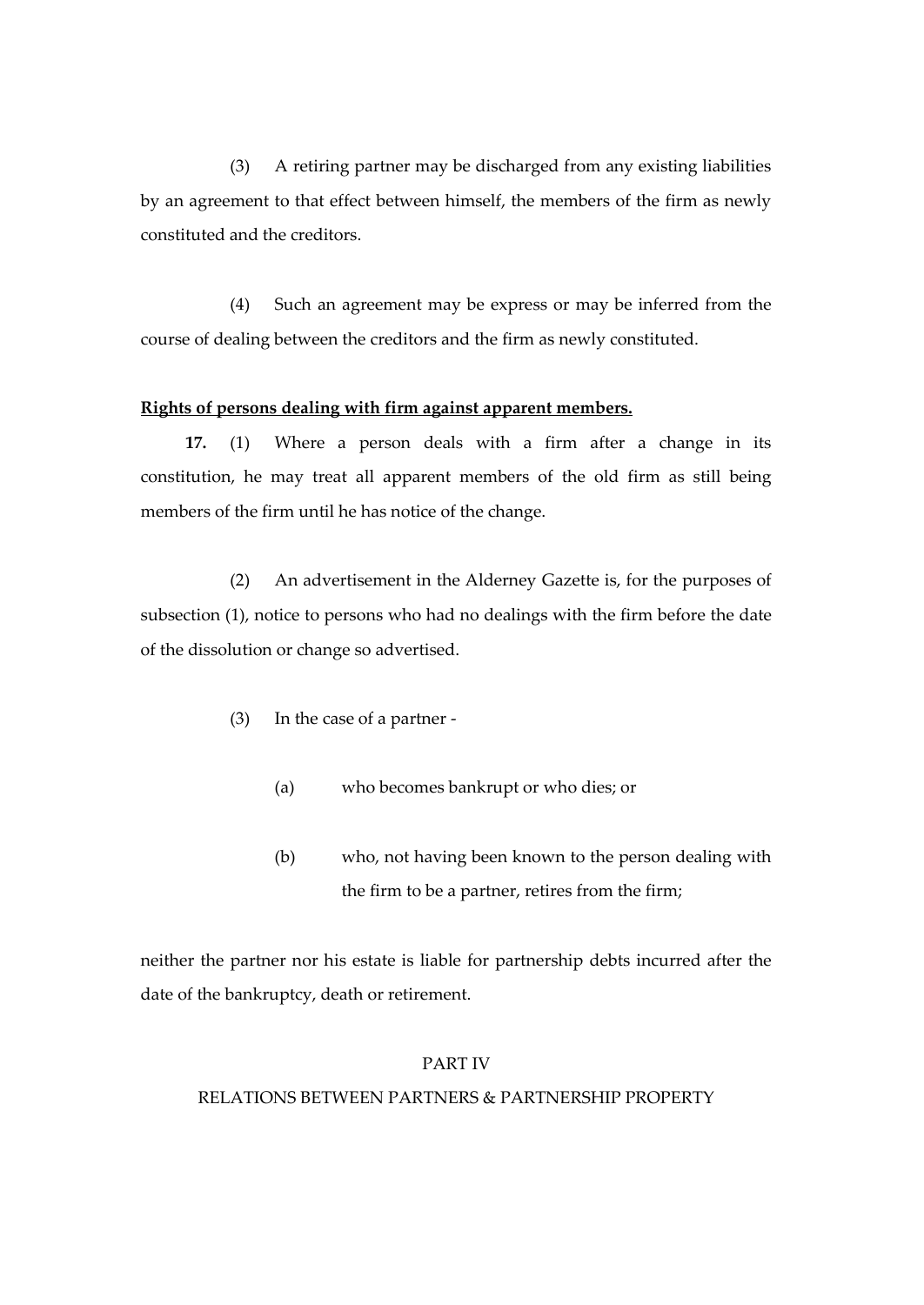#### **Variation by consent of terms of partnership.**

**18.** (1) The mutual rights and duties of partners, whether ascertained by agreement or defined by this Law, may be varied by the consent of all the partners.

(2) Such consent may be express or may be inferred from a course of dealing.

# **Partnership property.**

**19.** (1) All property and all rights and interests therein -

- (a) originally brought into the partnership stock; or
- (b) acquired, by purchase or otherwise, on account of the firm or for the purposes of and in the course of the partnership business;

are called in this Law "partnership property".

(2) Partnership property shall be held and applied by the partners exclusively for the purposes of the partnership and in accordance with the partnership agreement.

(3) Where co-owners of any real property which is not itself partnership property -

> (a) are partners as to the profits made from the use thereof; and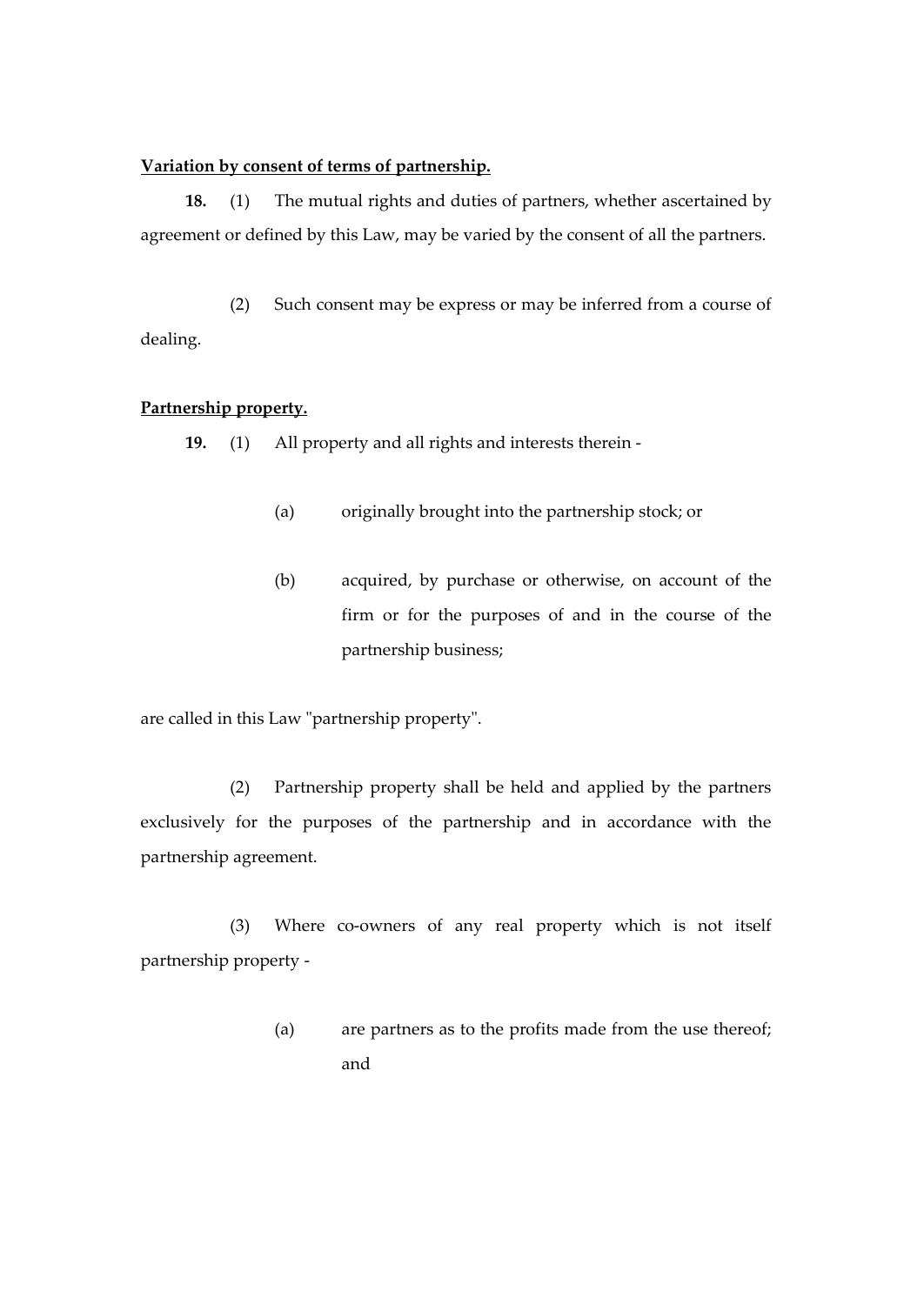(b) purchase from those profits any other real property to be used in like manner;

the real property so purchased belongs to them, in the absence of agreement to the contrary, not as partners, but as co-owners with the same respective rights and interests as they have, at the date of the purchase, in the real property first mentioned.

(4) In this section "real property" includes any estate or interest therein.

## **Property bought with partnership money.**

**20.** Property bought with money belonging to the firm shall, for the purposes of section 19(1)(b), unless the contrary intention appears, be deemed to have been bought on account of the firm.

#### **Procedure against partnership property for partner's debt.**

**21.** (1) No person may arrest or levy execution upon any partnership property except in respect of or pursuant to a debt of the firm.

(2) Notwithstanding the provisions of subsection (1), the Court may, on the application of any creditor of a partner, by order -

- (a) direct payment of the debt, interest thereon and costs from that partner's interest in the partnership property and profits;
- (b) appoint a person to locate, ascertain, hold, arrest or otherwise take possession or control of that partner's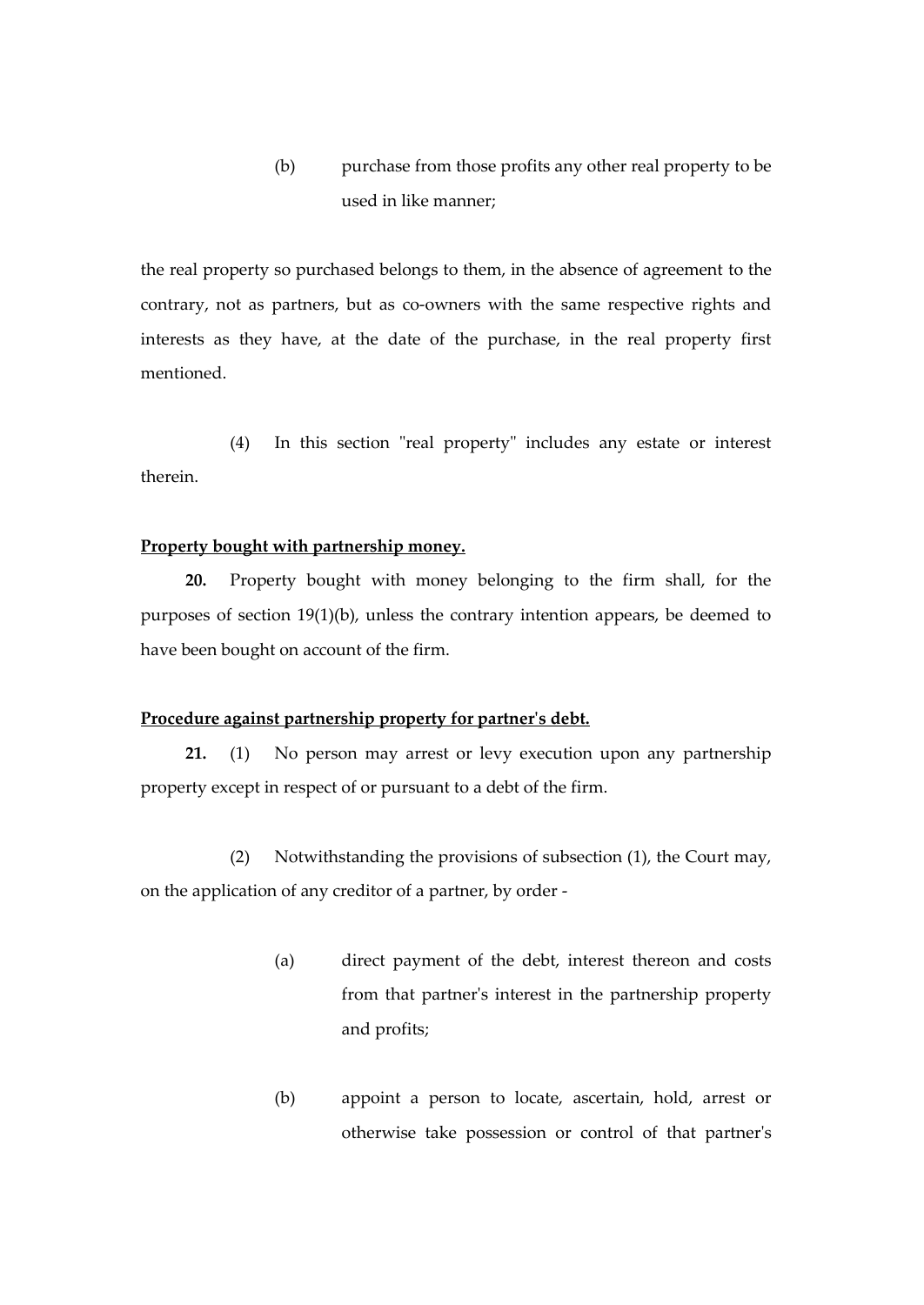interest in the partnership property or profits (whether already declared or accruing) and any other money or property coming to him in respect of the partnership; and

- (c) direct all other accounts and inquiries and give all other orders and directions (including orders for the charging of property) which may be necessary for the implementation or enforcement of an order under paragraph (a) or (b) or which the circumstances of the case may require.
- (3) The other partners may
	- (a) at any time redeem any interest in the partnership property and profits subject to an order under subsection (2);
	- (b) with the approval of the Court, purchase any such interest directed to be sold.

# **Duty of utmost good faith.**

**22**. The utmost good faith is due from every member of a partnership towards every other member.

# **Rules as to interests and duties of partners.**

**23.** The rights, duties and interests of partners in relation to the partnership and the partnership property shall be determined, subject to the provisions of any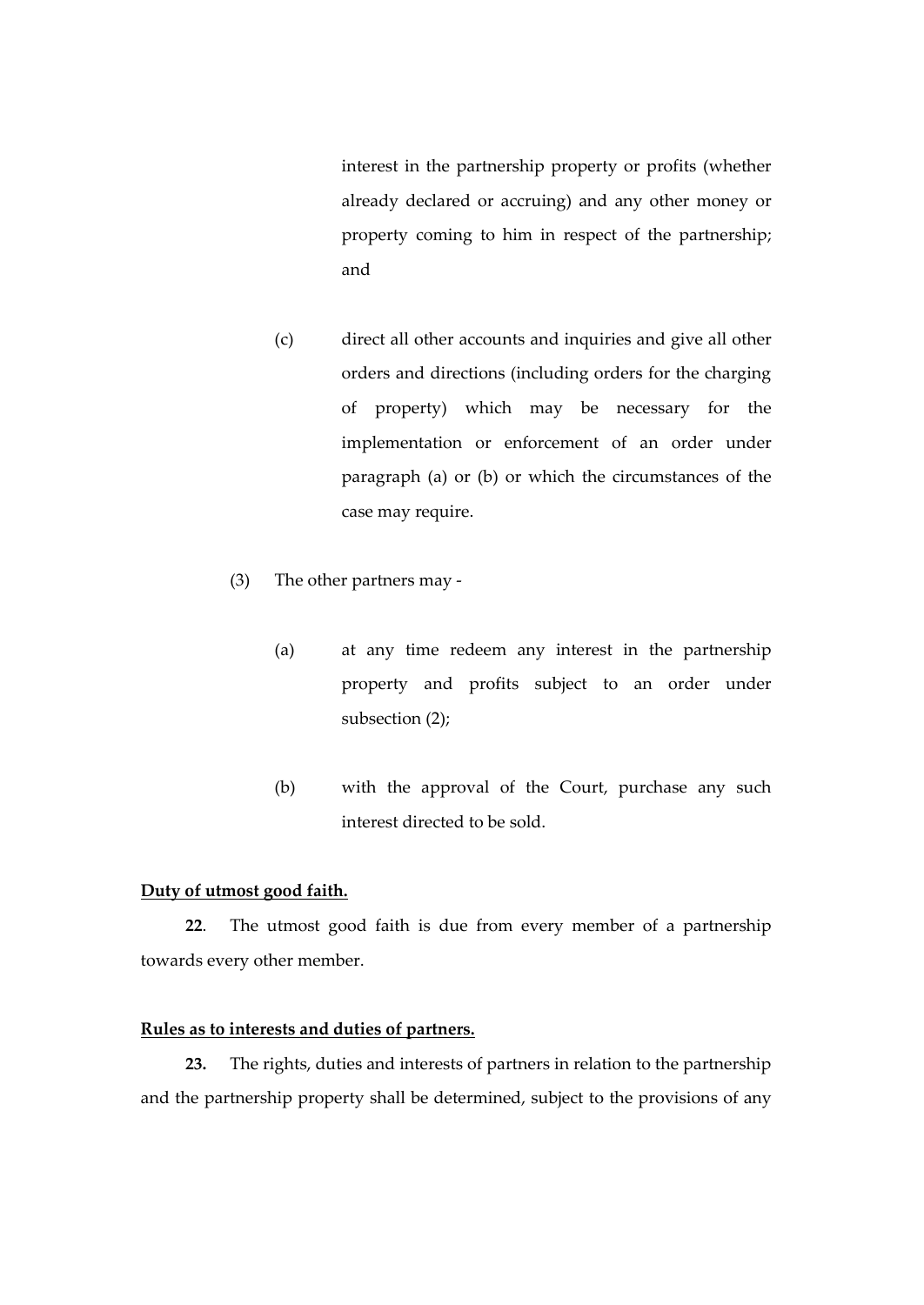agreement (express or implied) between them, in accordance with the following rules -

- (a) all partners may share equally in the capital and profits of the firm's business and shall contribute equally towards the losses, whether of capital or otherwise, sustained by the firm;
- (b) the firm shall indemnify every partner in respect of payments made and personal debts incurred by him -
	- (i) in the ordinary and proper conduct of the firm's business; or
	- (ii) in respect of anything necessarily done for the preservation of the firm's business or property;
- (c) a partner making, for the purposes of the partnership, any actual payment or advance beyond the amount of capital which he has agreed to subscribe is entitled to interest thereon at such rate as may be agreed between the partners or, if none, at the rate of 5% per annum (or such other rate as the States may determine by Ordinance) from the date of the payment or advance;
- (d) a partner is not entitled, before ascertainment of the profits, to interest on the capital subscribed by him;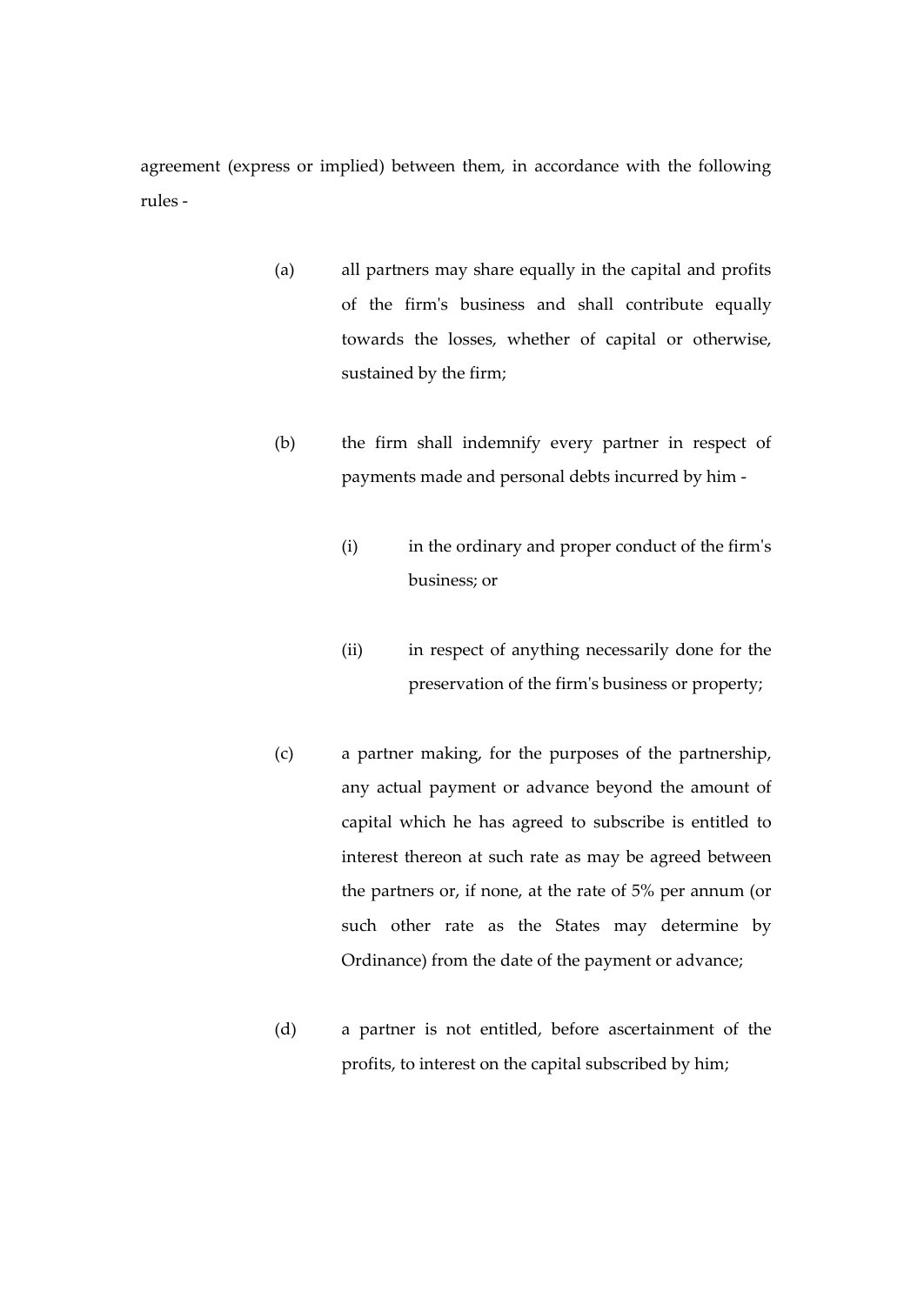- (e) all partners may take part in the management of the partnership business;
- (f) no partner shall be entitled to remuneration for acting in the partnership business;
- (g) no person may be introduced as a partner without the consent of all existing partners;
- (h) any difference arising as to ordinary matters connected with the partnership business may, subject to paragraph (i), be decided by a majority of the partners;
- (i) no change may be made in the nature of the partnership business without the consent of all existing partners;
- (j) the partnership books shall be kept at the place of business of the partnership or, if there is more than one such place, the principal such place;
- (k) every partner may, when he thinks fit, have access to, inspect and copy any such book.

# **Expulsion of partner.**

**24.** No majority of partners may expel a partner unless a power to do so has been conferred by express agreement between the partners.

# **Determination of partnership at will.**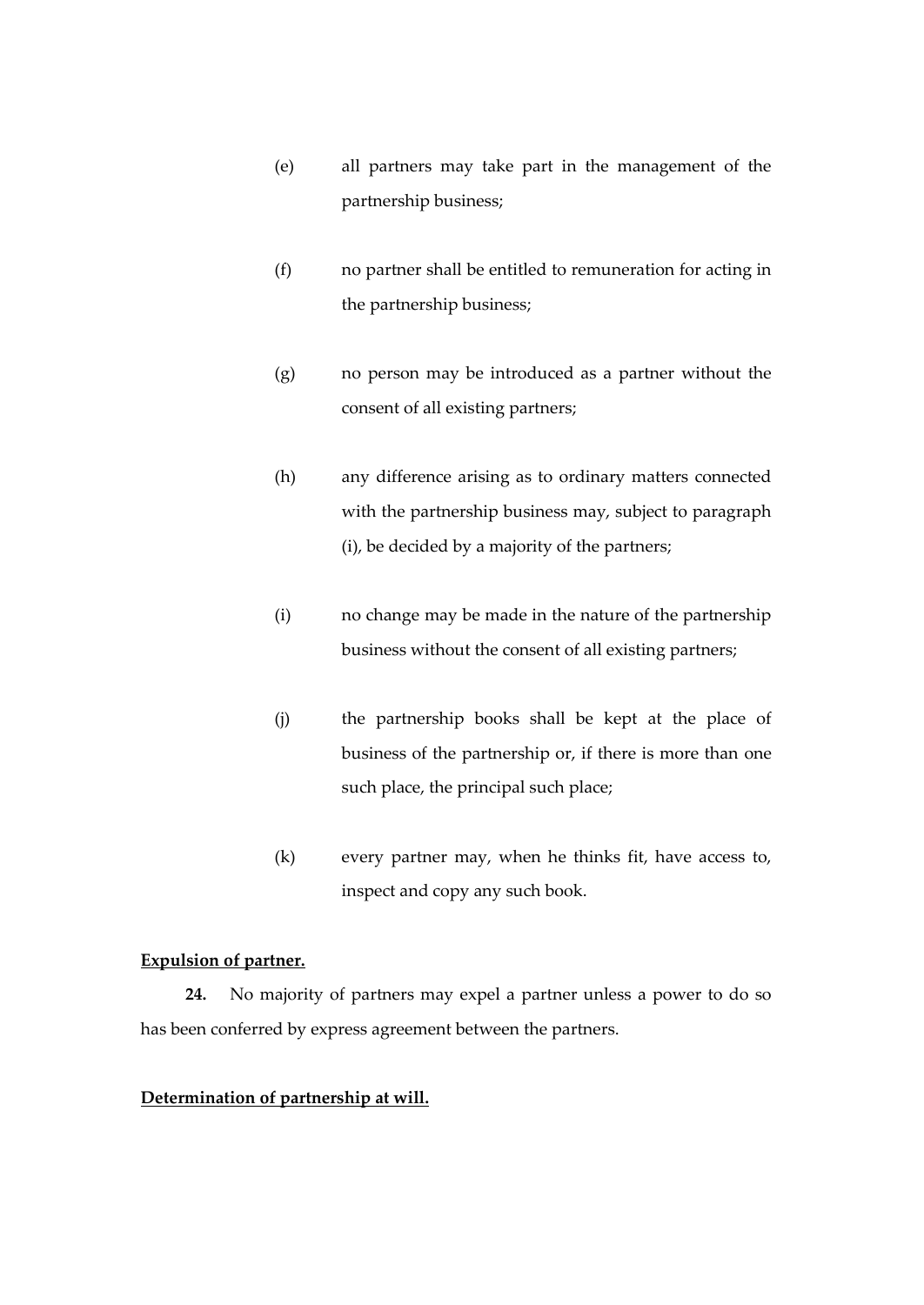**25.** (1) Where no fixed term has been agreed for the duration of a partnership, any partner may determine the partnership at any time on giving notice of his intention to do so to all other partners.

(2) Where a partnership was originally constituted by document, a notice in writing, signed by the partner giving it, shall be sufficient for this purpose.

(3) The provisions of this section are without prejudice to those of section 31.

#### **Where term expires, continuance on old terms presumed.**

**26.** (1) Where a partnership entered into for a fixed term is continued without any express new agreement after the term has expired, the rights and duties of the partners remain the same as they were at the expiration of the term, so far as is consistent with the incidents of a partnership at will.

(2) A continuance of the business by the partners (or by such of them as habitually acted therein during the term) without any settlement or winding up of the partnership affairs is presumed to be a continuance of the partnership for the purposes of this section.

#### **Duty of partners to render accounts.**

**27.** Partners shall render true accounts and full information of all things affecting the partnership to any partner or his personal representatives.

## **Accountability of partners for private profits.**

**28.** (1) Every partner must account to the firm for any benefit derived by him without the consent of the other partners from -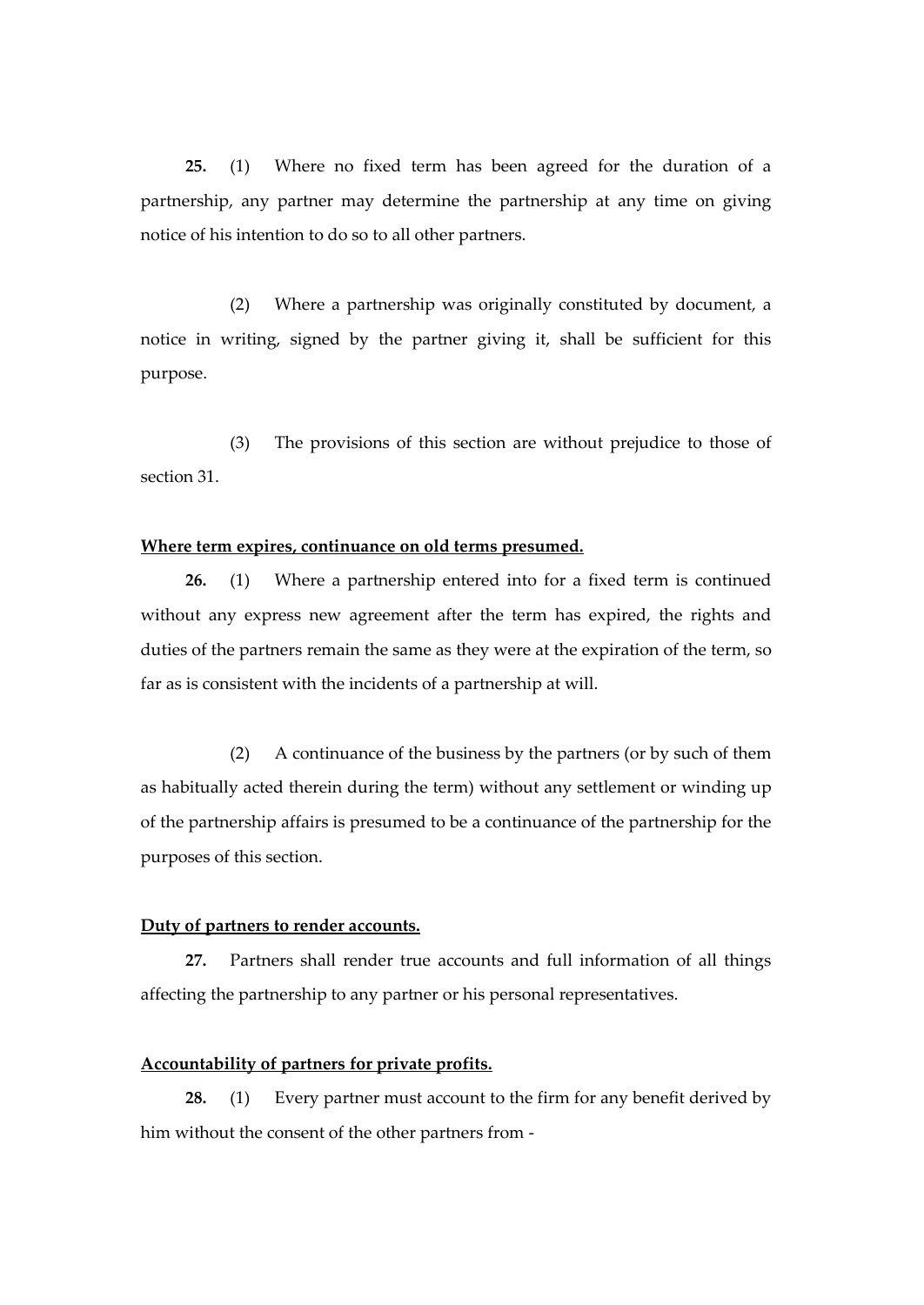- (a) any transaction concerning the partnership; or
- (b) any use by him of the partnership property, name or business connection.
- (2) This section applies also to transactions undertaken
	- (a) after a partnership has been dissolved by the death of a partner; but
	- (b) before the affairs thereof have been completely wound up;

by any surviving partner or by the personal representatives of the deceased partner.

# **Duty of partner not to compete with firm.**

**29.** If a partner, without the consent of the other partners, carries on a business of the same nature as and competing with that of the firm, he must account for and pay to the firm all profits made by him in that business.

## **Rights of assignee of share in partnership.**

**30.** (1) An assignment by a partner to another person ("the assignee") of his share in the partnership, whether absolute or otherwise, and whether with or without a proviso or condition for re-assignment, does not as against the other partners entitle the assignee, during the continuance of the partnership -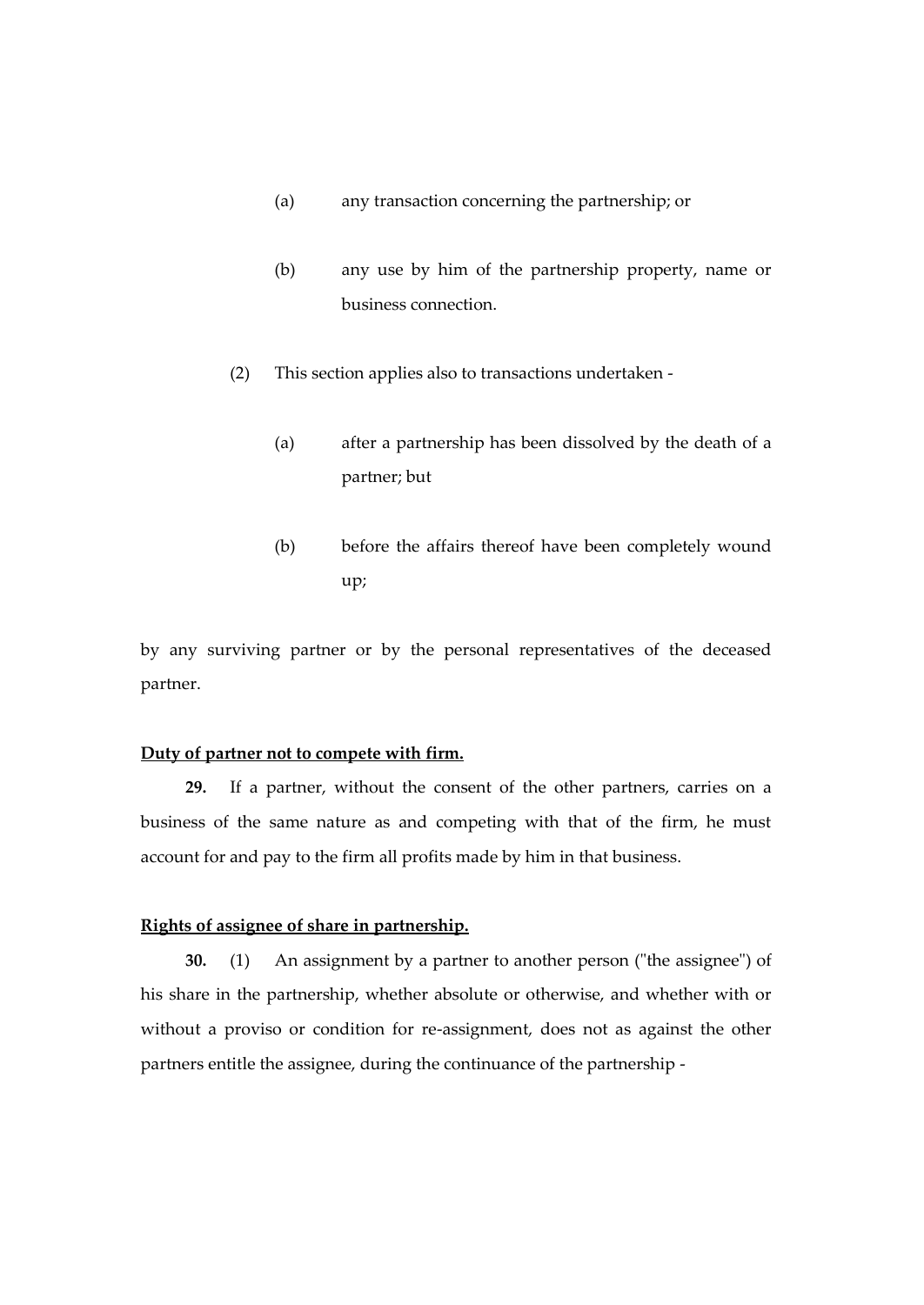- (a) to interfere in the management or administration of the partnership business or affairs;
- (b) to require any accounts of the partnership transactions; or
- (c) to inspect the partnership books.

(2) The assignee is entitled only to receive the share of profits to which the assigning partner would otherwise be entitled.

(3) The assignee must, unless the Court directs otherwise, accept the account of profits agreed to by the partners.

(4) In the case of a dissolution of the partnership, whether as respects all the partners or as respects the assigning partner, the assignee is entitled to receive -

- (a) the share of the partnership assets to which the assigning partner is entitled as between himself and the other partners; and
- (b) for the purpose of ascertaining that share, an account as from the date of dissolution.

# PART V

### DISSOLUTION

# **Dissolution by expiration or notice.**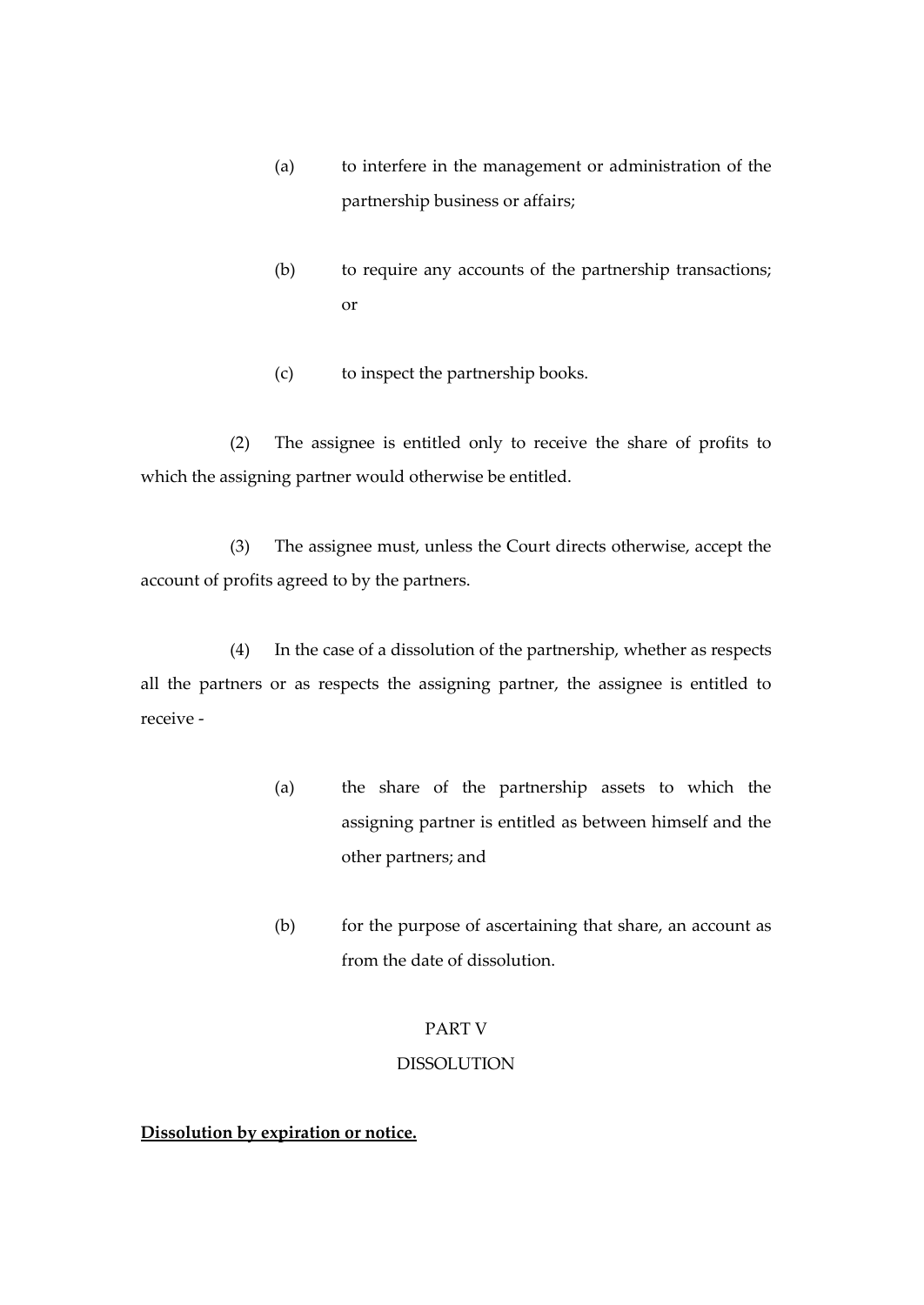**31.** (1) Subject to any agreement between the partners, a partnership is dissolved -

- (a) if entered into for a fixed term, by the expiration of that term;
- (b) if entered into for a single venture or undertaking, by the termination of that venture or undertaking;
- (c) if entered into for an undefined time, by any partner giving notice to the others of his intention to dissolve the partnership.

(2) In the last mentioned case the partnership is dissolved as from the date specified in the notice as the date of dissolution or, if none, the date of communication of the notice.

(3) The provisions of section 25(2) shall apply in relation to any such notice.

## **Dissolution by bankruptcy, death or charge.**

**32.** (1) Subject to any agreement between the partners, every partnership is dissolved as regards all the partners by the death or bankruptcy of any partner.

(2) A partnership may, at the option of the other partners, be dissolved if an order under section 21(2) is made, in respect of a partner's separate debt, against his interest in the partnership property or profits.

## **Dissolution by illegality of business.**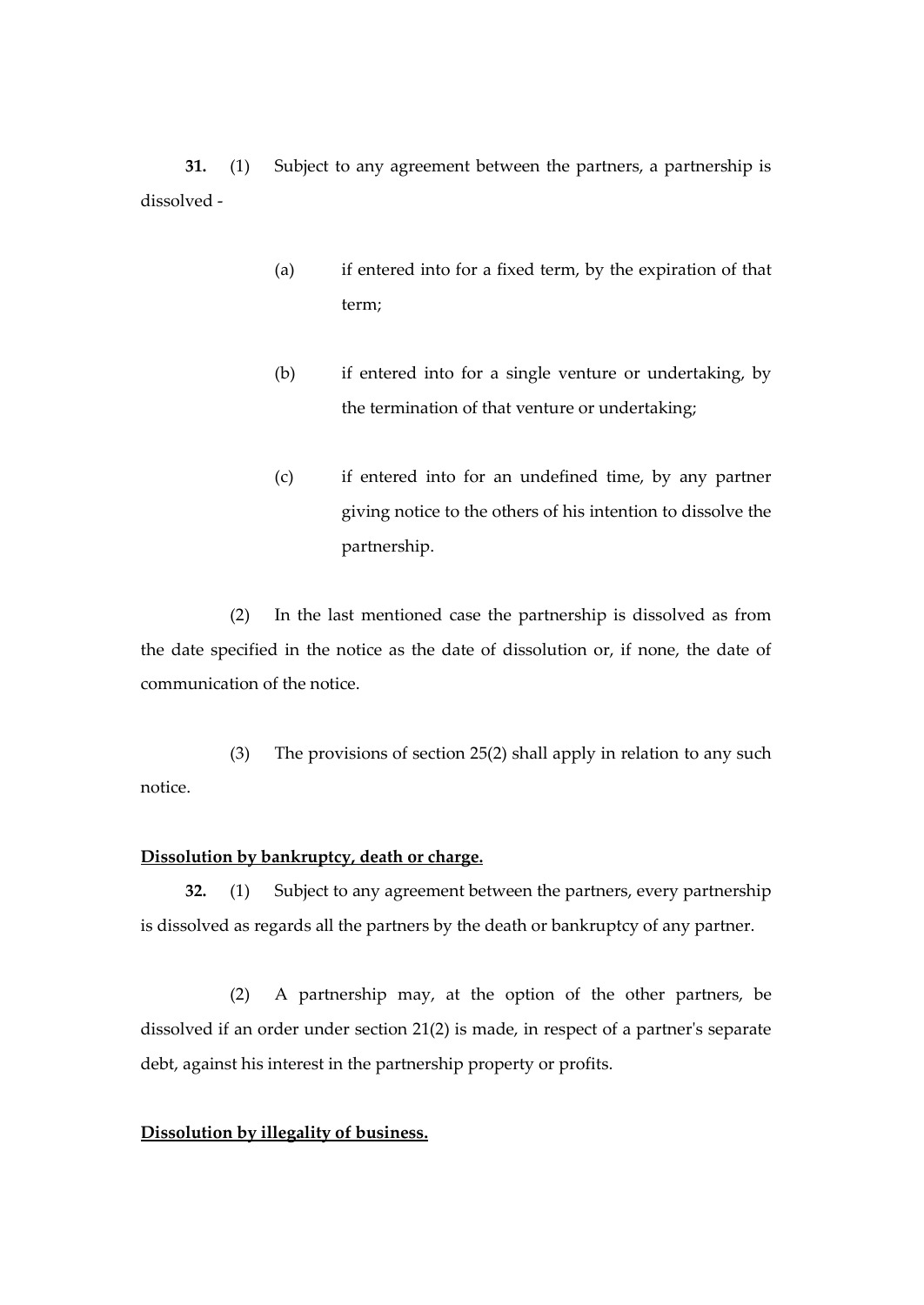**33.** A partnership is dissolved by the happening of any event which makes it unlawful -

- (a) for the firm's business to be carried on; or
- (b) for the members of the firm to carry that business on in partnership.

## **Dissolution by the Court.**

**34.** The Court may, on the application of any partner, order the dissolution of a partnership in any of the following cases -

- (a) when a partner, other than the partner suing
	- (i) becomes in any way permanently incapable of performing his part of the partnership agreement;
	- (ii) is guilty of such conduct as, in the opinion of the Court, and having regard to the nature of the business, is calculated prejudicially to affect the carrying on of the business;
	- (iii) wilfully or persistently commits a breach of the partnership agreement; or
	- (iv) otherwise so conducts himself in matters relating to the partnership business that it is not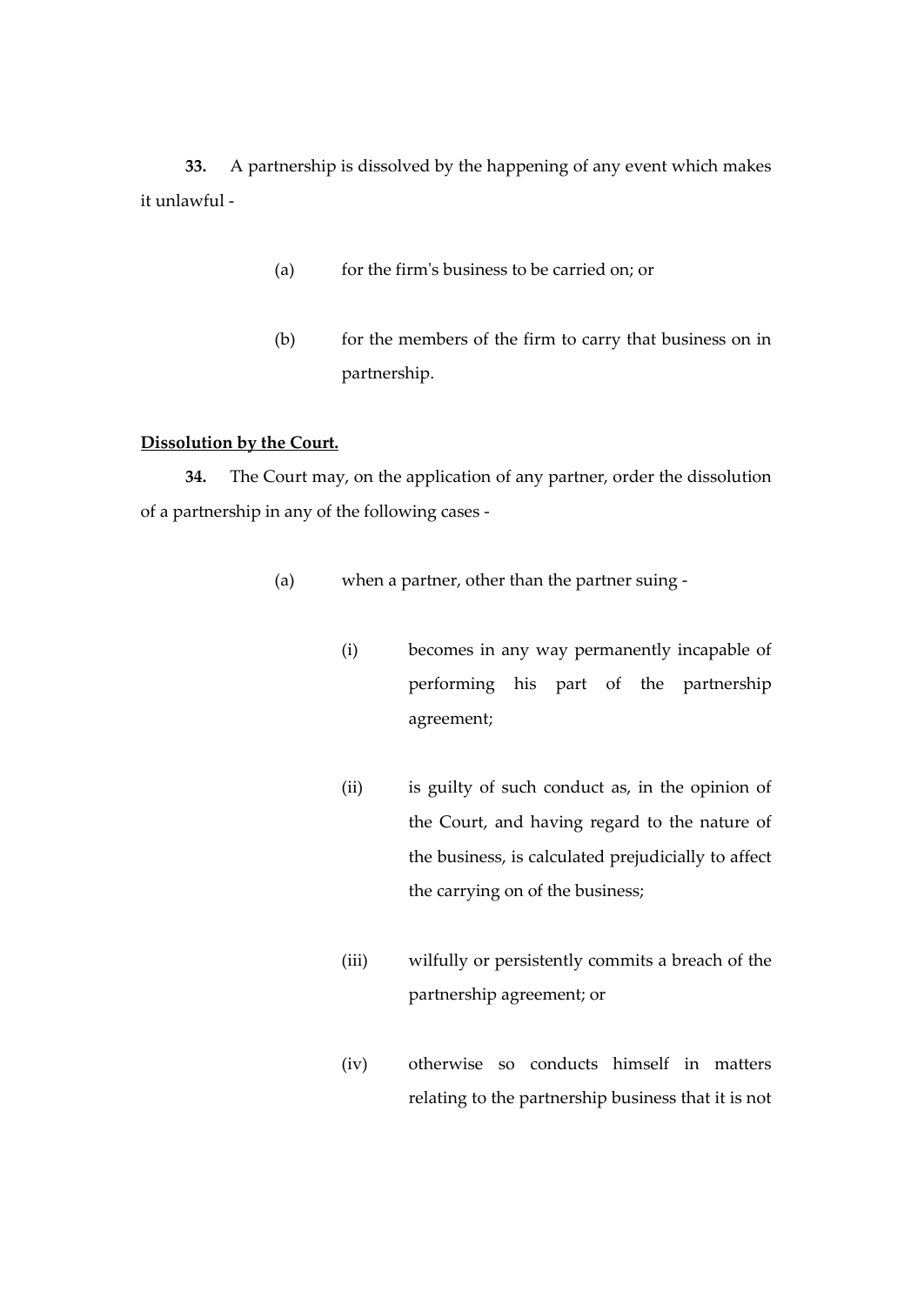reasonably practicable for the other partners to carry on business in partnership with him;

- (b) when the business of the partnership can only be carried on at a loss;
- (c) whenever, in the opinion of the Court, it is just and equitable in all the circumstances of the case that the partnership be dissolved.

### **Right of partners to notify dissolution.**

**35.** Upon the dissolution of a partnership or the retirement of a partner, any partner may -

- (a) publicly notify the fact; and
- (b) require the other partners to concur for that purpose in any necessary or proper acts which cannot be done without their concurrence.

## **Continuing authority of partners on dissolution.**

**36.** (1) Upon the dissolution of a partnership, the authority of each partner to bind the firm, and the other rights and obligations of the partners, shall cease except so far as may be necessary -

- (a) to wind up the affairs of the partnership; and
- (b) to complete transactions begun but unfinished at the time of the dissolution.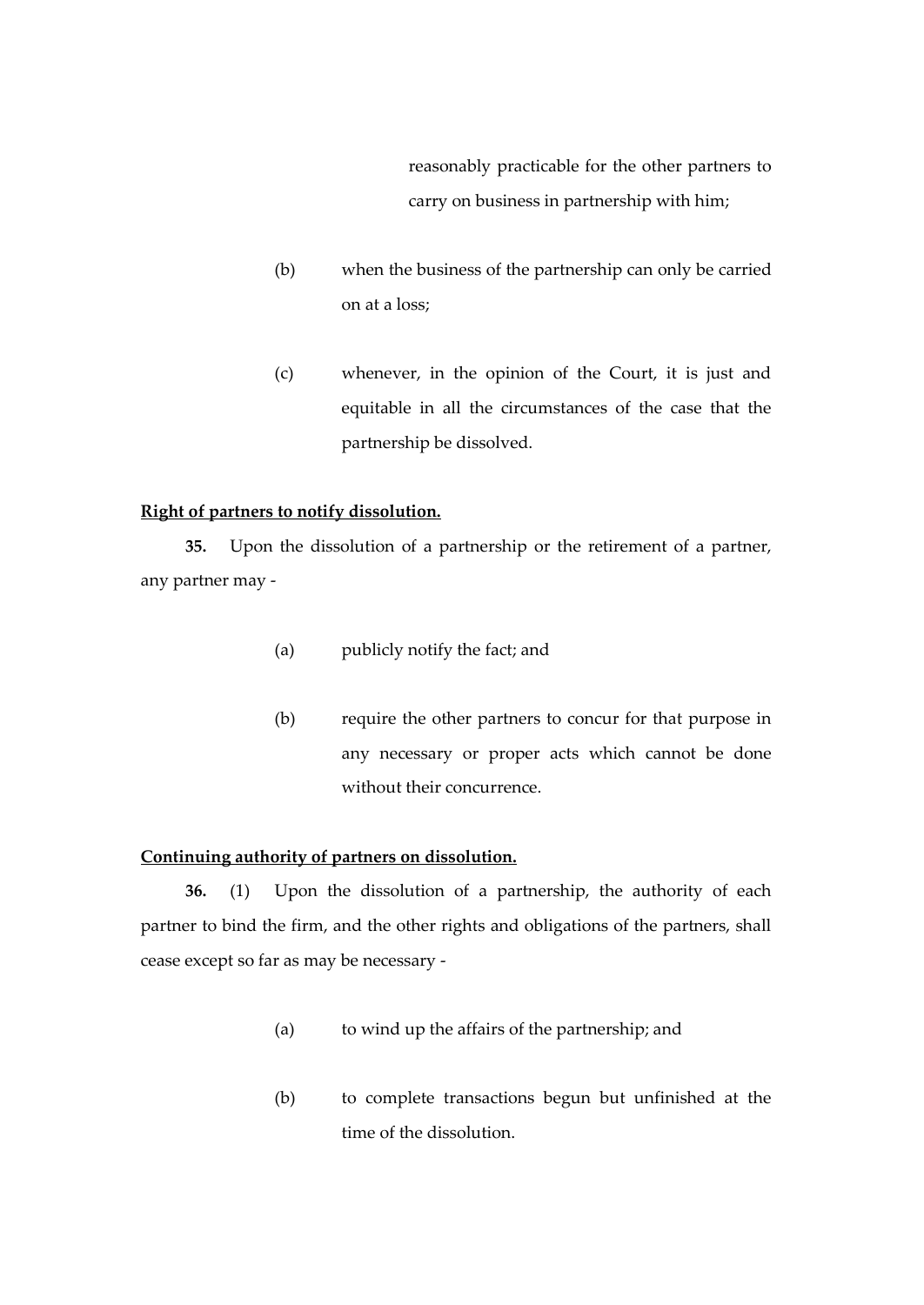(2) Notwithstanding the provisions of subsection (1), the firm is in no case bound by the acts of a partner who has become bankrupt.

(3) Subsection (2) does not affect the liability of a person who, after the bankruptcy, has represented himself or knowingly suffered himself to be represented as a partner of the bankrupt.

#### **Rights of partners to partnership property.**

**37.** Upon the dissolution of a partnership, every partner is entitled, as against the other partners and all persons claiming through them in respect of their interests as partners -

- (a) to have the property of the partnership applied in payment of the firm's debts; and
- (b) thereafter, to have the surplus assets applied in payment of whatever is respectively due to the partners after deducting whatever is respectively due from them as partners to the firm.

#### **Apportionment of premium on premature dissolution.**

**38.** (1) Where a partner has paid a premium to another on entering a partnership for a fixed term, and the partnership is dissolved before the expiration of that term otherwise than by the death of any partner, the Court may order the repayment of the premium, or of such part thereof as it thinks just, having regard to the terms of the partnership agreement and to the length of time during which the partnership has continued.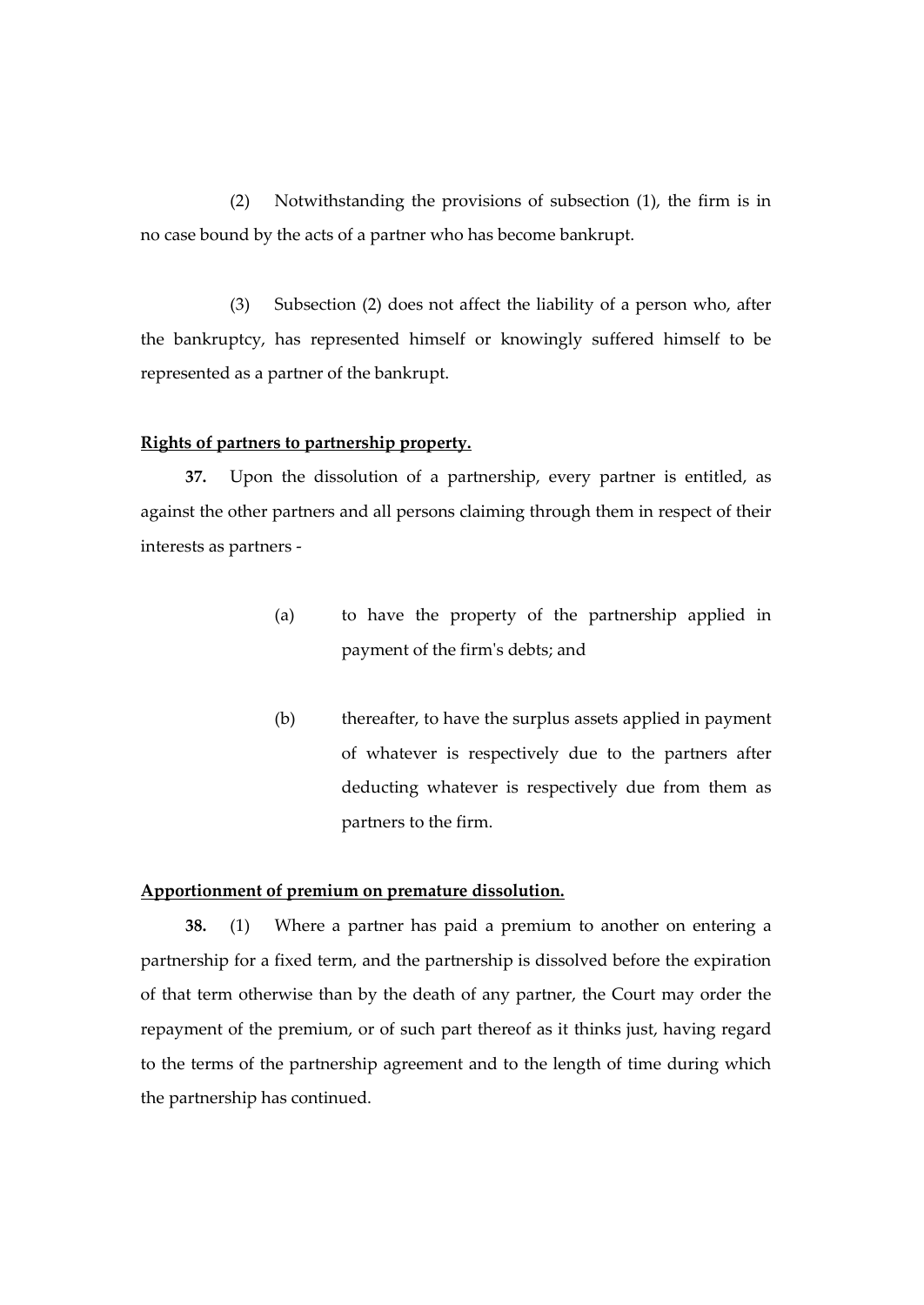- (2) Subsection (1) does not apply where
	- (a) the dissolution is, in the opinion of the Court, wholly or chiefly due to the misconduct of the partner who paid the premium; or
	- (b) the partnership has been dissolved by an agreement containing no provision for a return of any part of the premium.

## **Rights where partnership dissolved for fraud.**

**39.** Where a partnership agreement is rescinded on the ground of the fraud or misrepresentation of any party thereto, the party entitled to rescind is, without prejudice to any other right, entitled -

- (a) to a lien on the surplus partnership assets, after satisfying the partnership debts -
	- (i) for any sum of money paid by him for the purchase of a share in the partnership; and
	- (ii) for any capital contributed by him;
- (b) to stand in the place of the firm's creditors for any payments made by him in respect of the partnership debts; and
- (c) to be indemnified by the person guilty of the fraud or misrepresentation against all debts of the firm.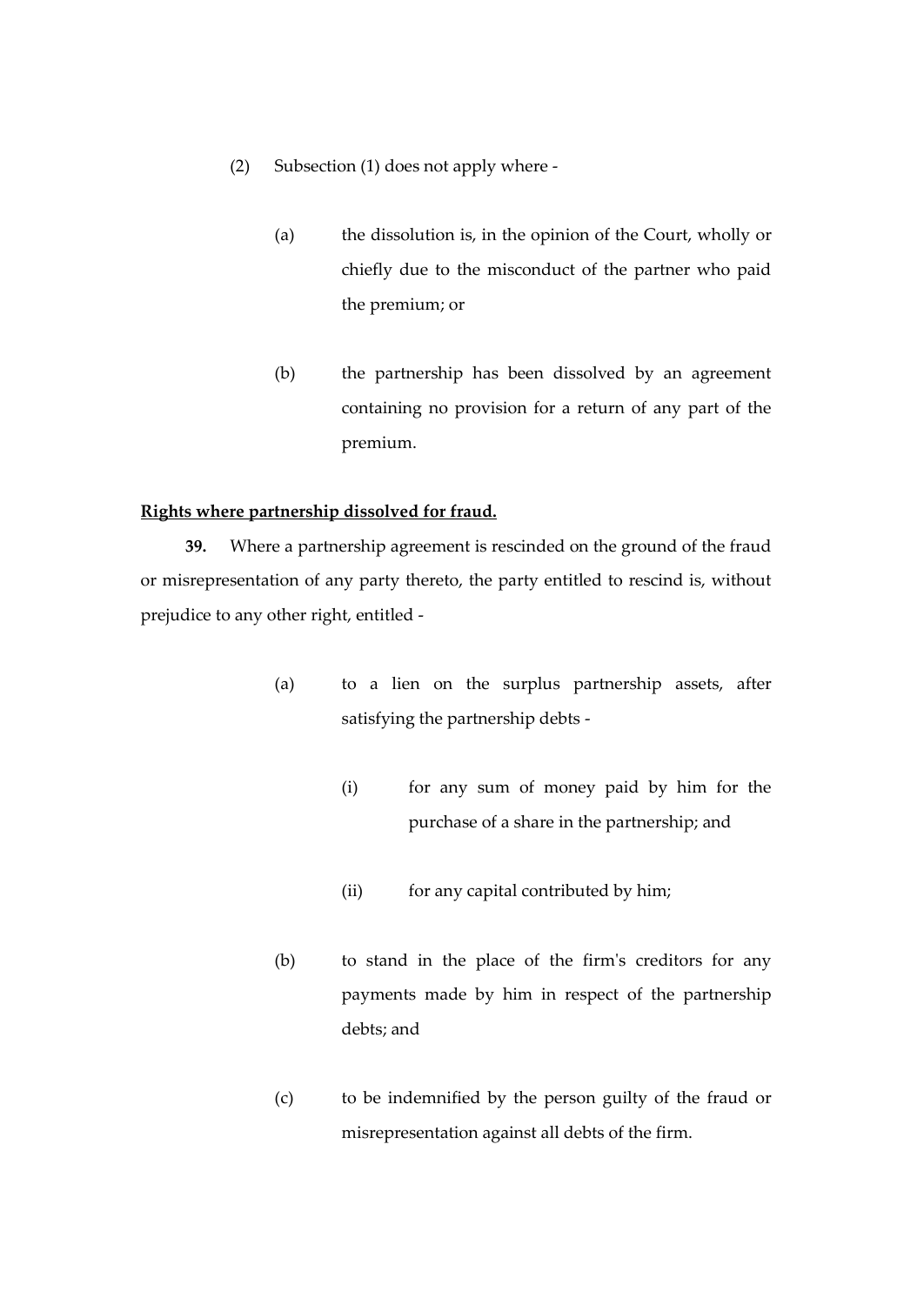#### **Right in certain cases to profits after dissolution.**

- **40.** (1) In any case where
	- (a) a member of a firm dies or otherwise ceases to be a partner; and
	- (b) the surviving or continuing partners carry on the business of the firm with its capital or assets without any final settlement of accounts as between the firm and the outgoing partner or his estate;

then, in the absence of any agreement to the contrary, the outgoing partner or his estate is entitled, at the option of himself or his personal representatives -

- (c) to such share of the profits made since the dissolution as is attributable to the use of his share of the partnership assets; or
- (d) to interest at the rate of 5% per annum (or such other rate as the States may determine by Ordinance) on the amount of his share of the partnership assets.

(2) Where an option is given by the partnership agreement to surviving or continuing partners to purchase the interest of a deceased or outgoing partner, and that option is duly exercised, the outgoing partner or his estate is not, subject to subsection (3), entitled to any further share of profits.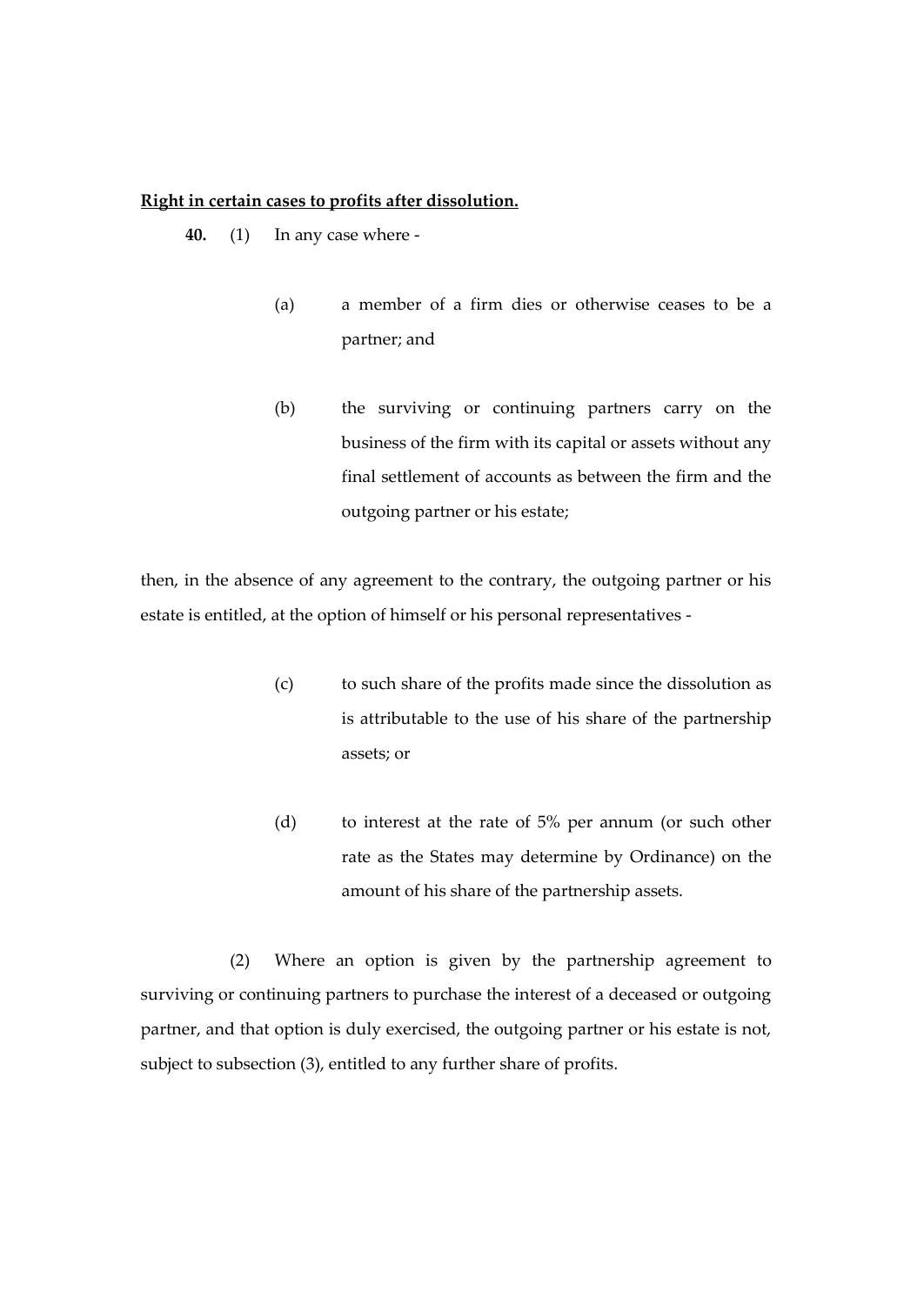(3) Where a partner purporting to act in exercise of any such option does not in all material respects comply with the terms thereof, he is liable to account in accordance with subsection (1).

#### **Retiring or deceased partner's share to be a debt.**

**41.** Subject to any agreement between the partners, the amount due from surviving or continuing partners to an outgoing partner or the personal representatives of a deceased partner in respect of the outgoing or deceased partner's share is a debt accruing at the date of the dissolution or death.

### **Rule for distribution of assets on final settlement.**

**42.** In settling accounts between the partners after a dissolution of partnership, the following rules shall, subject to any agreement to the contrary, be observed -

- (a) losses, including losses and deficiencies of capital, shall be paid -
	- (i) firstly, out of profits;
	- (ii) next, out of capital; and
	- (iii) lastly, if necessary, by the partners individually in the proportion in which profits were divisible;
- (b) the assets of the firm, including any sums contributed by the partners to make up losses or deficiencies of capital, shall be applied in the following manner and order -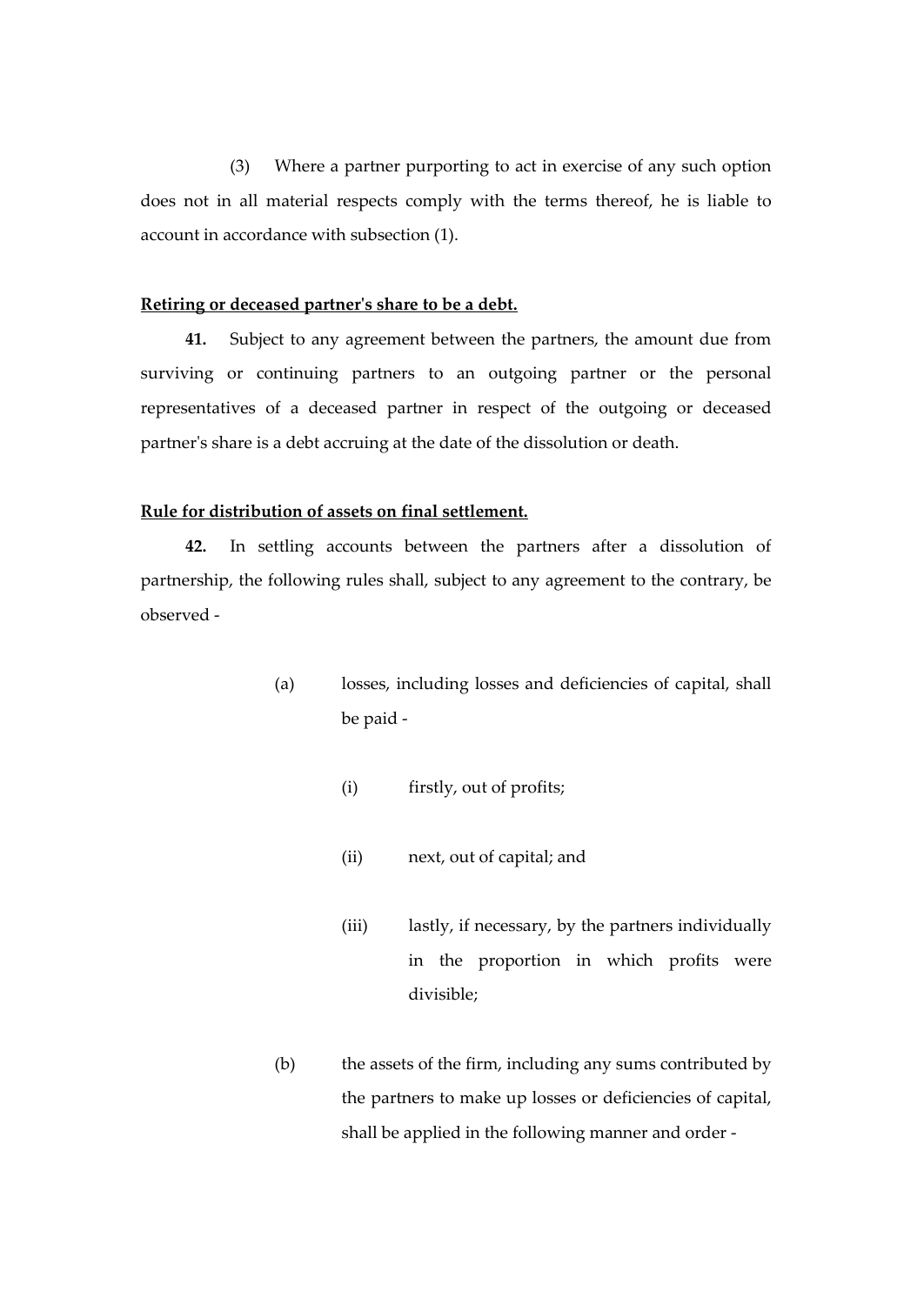- (i) in paying the debts of the firm to persons who are not partners therein;
- (ii) in paying to each partner rateably what is due from the firm to him for advances (as distinguished from capital);
- (iii) in paying to each partner rateably what is due from the firm to him in respect of capital;
- (iv) any residue shall be divided among the partners in the proportion in which profits were divisible.

## **Power of Court to make orders in relation to dissolution.**

**43**. (1) Upon the dissolution of a partnership any partner or creditor thereof or any other interested party may apply to the Court for an order or for directions, which in either case may be granted on such terms and conditions as the Court thinks fit, for or in relation to the dissolution or the winding up of the firm's affairs; and, without prejudice to the generality of the foregoing, such an order or such directions may make provision in relation to -

- (a) the cessation and settlement of the firm's business;
- (b) the powers, functions and authority of the partners, whether to act for or bind the firm or to transact its business or otherwise;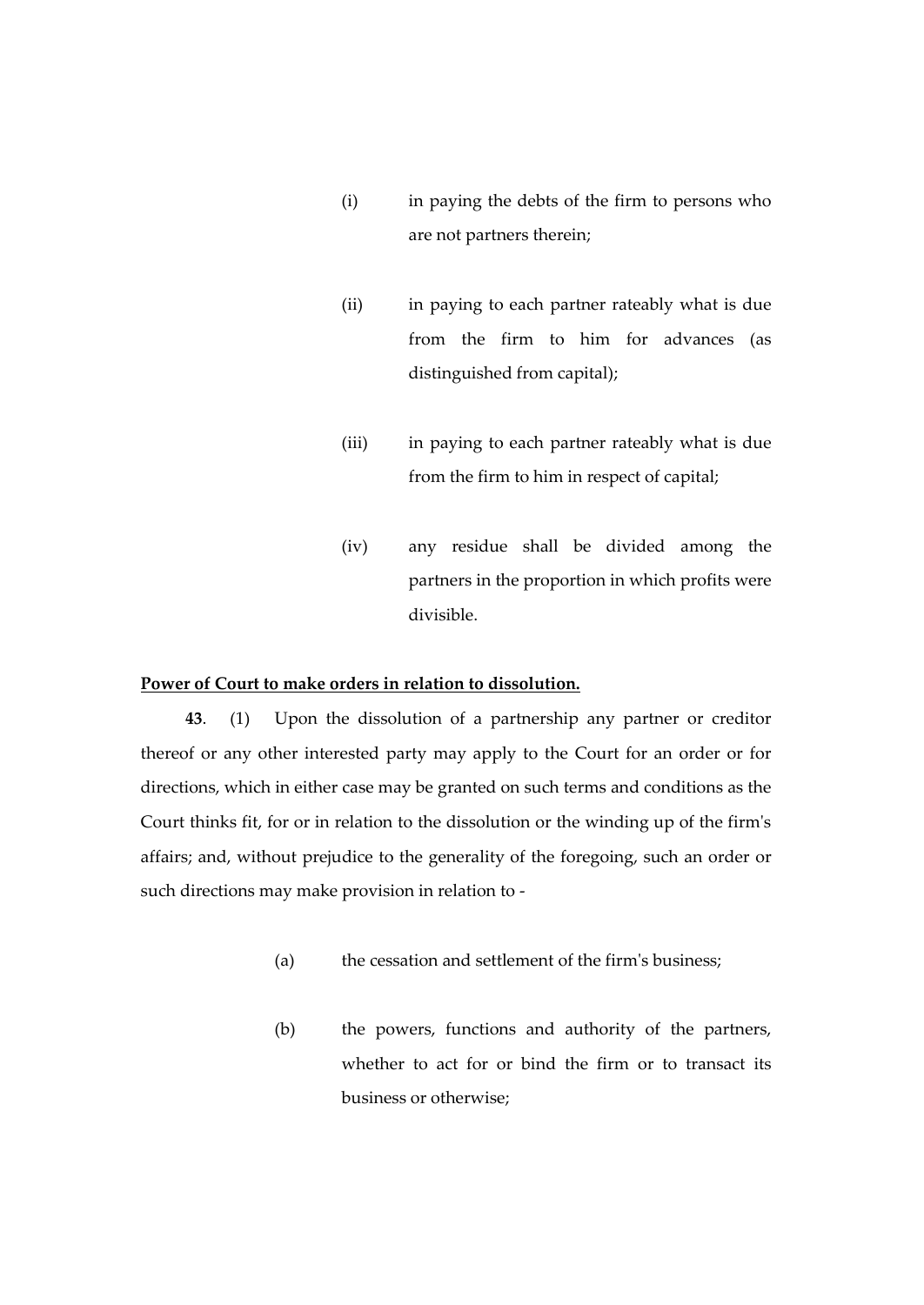- (c) the payment of the firm's debts and the realisation and distribution of its assets;
- (d) the appointment of a person, with all necessary powers, to supervise or carry out all or any part of the winding up;
- (e) the payment of all or any of the costs and expenses incurred in relation to the winding up;
- (f) any matter incidental to or necessary or desirable for the implementation of any of the above.

(2) An application under subsection (1) may be made when a partnership is dissolved or at any time thereafter, and may also be made at the same time as an application to the Court under section 34 for dissolution.

## PART VI

# SUPPLEMENTARY PROVISION

# **Interpretation.**

**44.** In this Law, unless the contrary intention appears -

**"bankrupt"**, in relation to any person, means -

(a) that he has been declared by the Court to be insolvent or that a Commissioner or Committee of Creditors has been appointed by the Court to supervise or secure his estate;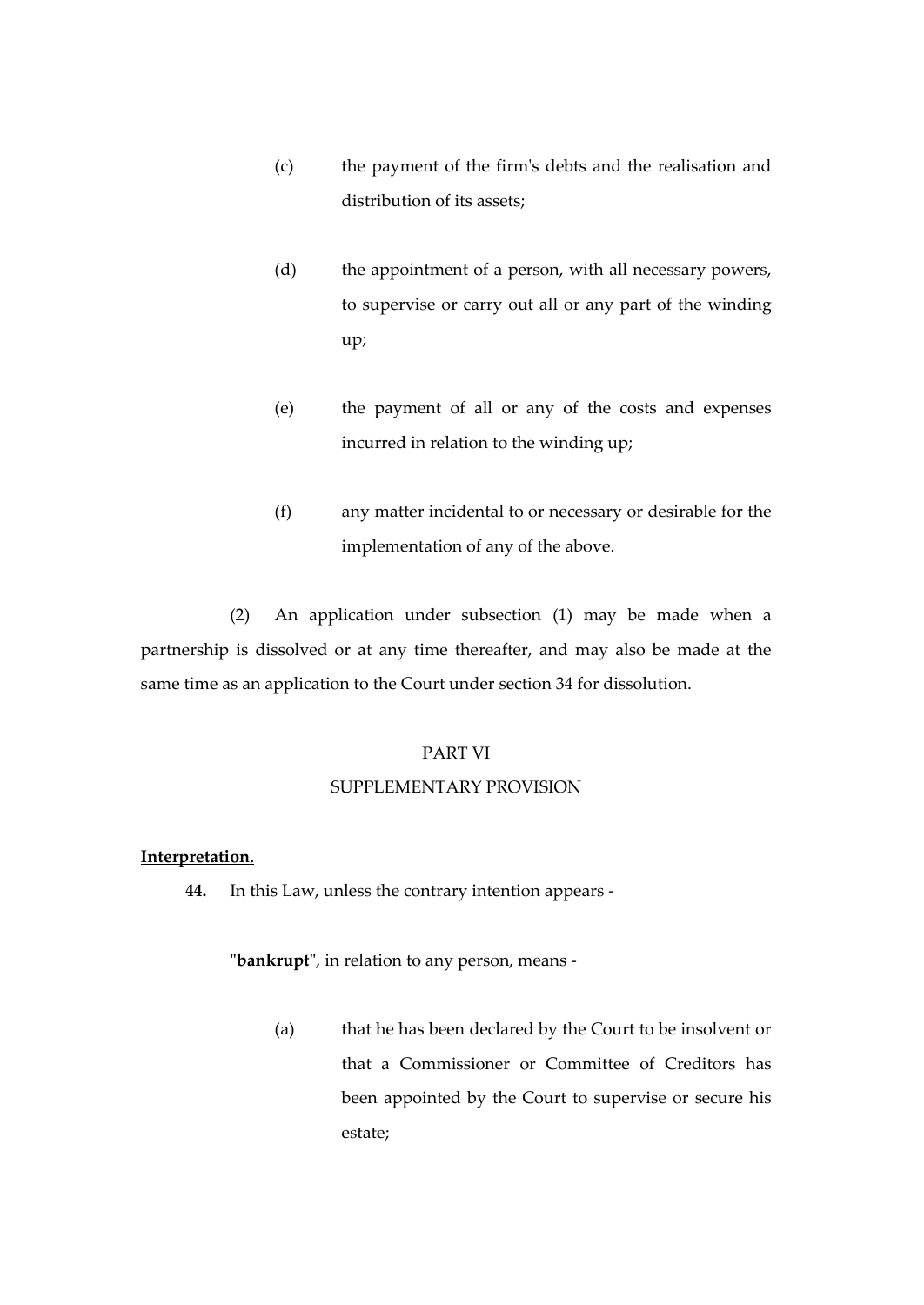- (b) that his affairs have been declared in a state of "désastre" by his arresting creditors at a meeting held before a Commissioner;
- (c) that a preliminary vesting order has been made against him in respect of any of his real property in the Bailiwick;
- (d) in the case of a registered company, that
	- (i) a liquidator (provisional or otherwise) has been appointed to act; or
	- (ii) the company has passed a special resolution requiring the company to be wound up voluntarily;

otherwise than for the sole purpose of solvent amalgamation or solvent reconstruction;

- (e) that a composition or arrangement with creditors has been entered into in respect of him whereby his creditors will receive less than 100p in the pound or that possession or control has been taken of any of his property or affairs by or on behalf of creditors; or
- (f) where the person is deceased, that his estate is insolvent;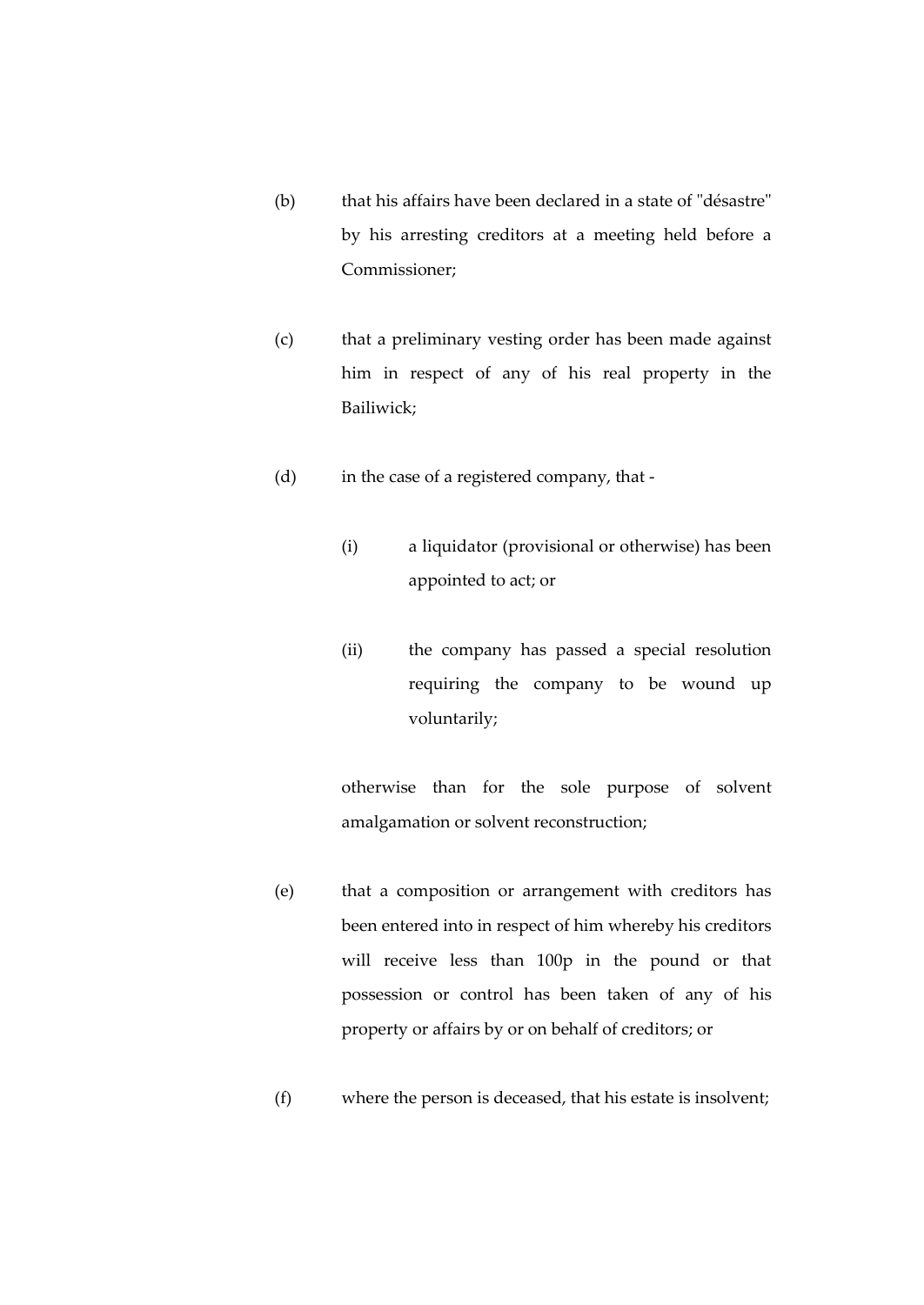**"business"** includes every trade, occupation, or profession;

**"Court"** means the Court of Alderney;

**"debts"** includes obligations and liabilities;

**"firm"** and **"firm name"** have the meanings given by section 4;

**"partnership"** has the meaning given by section 1;

**"partnership property"** has the meaning given by section 19;

**"person"** includes any body of persons, corporate or unincorporate;

**"personal representative"**, in relation to any person, means the executor or administrator of his estate; and

"**the States**" means the States of Alderney.

## **Service of documents on partnerships.**

**45**. (1) Without prejudice to any other lawful method of service, any document to be given to or served on -

- (a) a partnership, may be given or served
	- (i) by being left at, or sent by post to, the partnership's principal or last known principal place of business in Alderney or, if there is no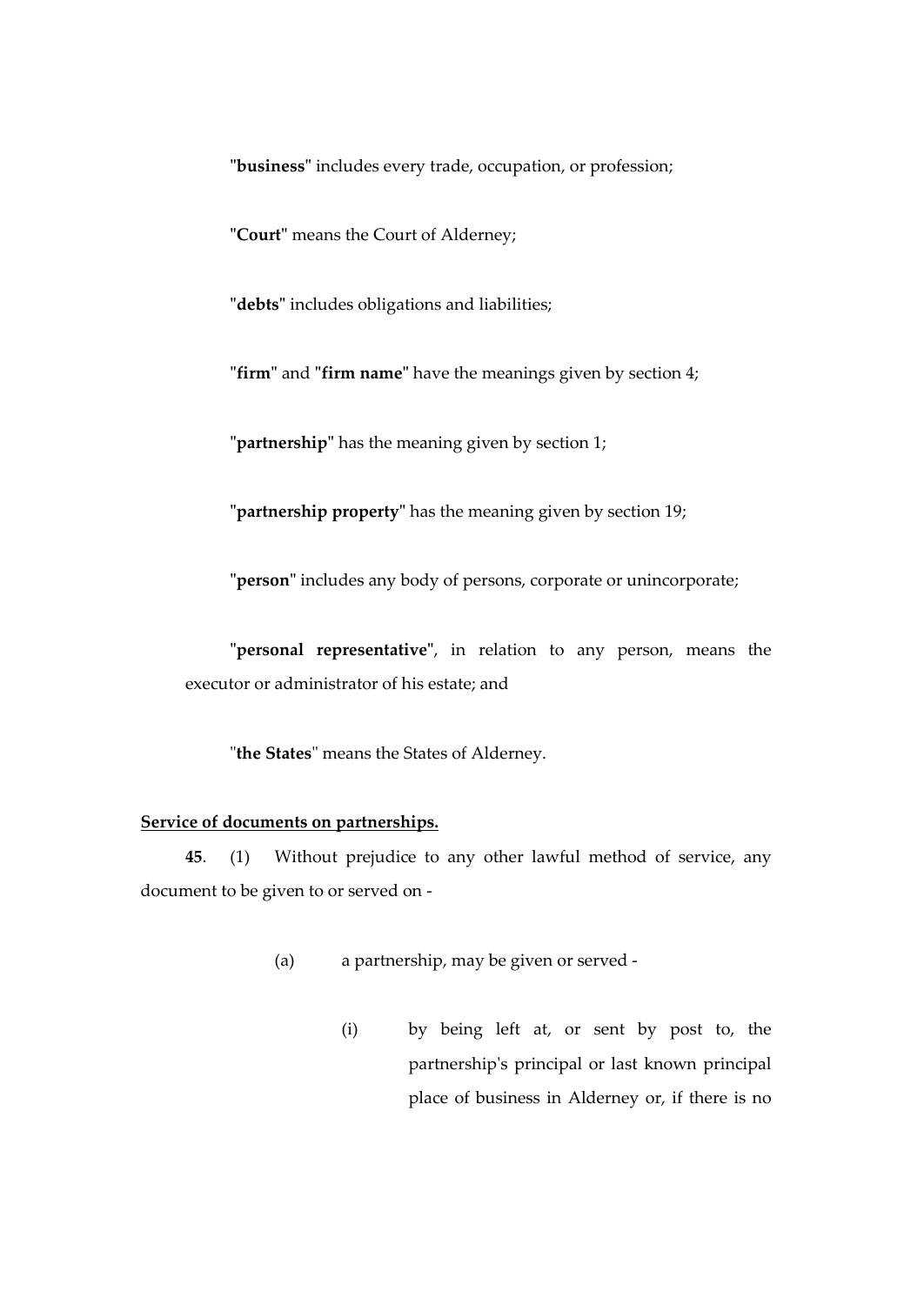such place, its principal or last known principal place of business elsewhere; or

- (ii) by being delivered to any partner thereof, or by being left at, or sent by post to, his usual or last known place of abode;
- (b) a partner, may be given or served
	- (i) by being left at, or sent by post to, the place described in paragraph (a)(i); or
	- (ii) by being delivered to him, or by being left at, or sent by post to, his usual or last known place of abode;

and in this section the expression "by post" means by registered post or recorded delivery service.

(2) A document sent by post shall, unless the contrary is shown, be deemed for the purposes of this section to have been received -

- (a) in the case of a document sent to an address in the United Kingdom, the Channel Islands or the Isle of Man, on the third day after the day of posting;
- (b) in the case of a document sent elsewhere by airmail, on the seventh day after the day of posting;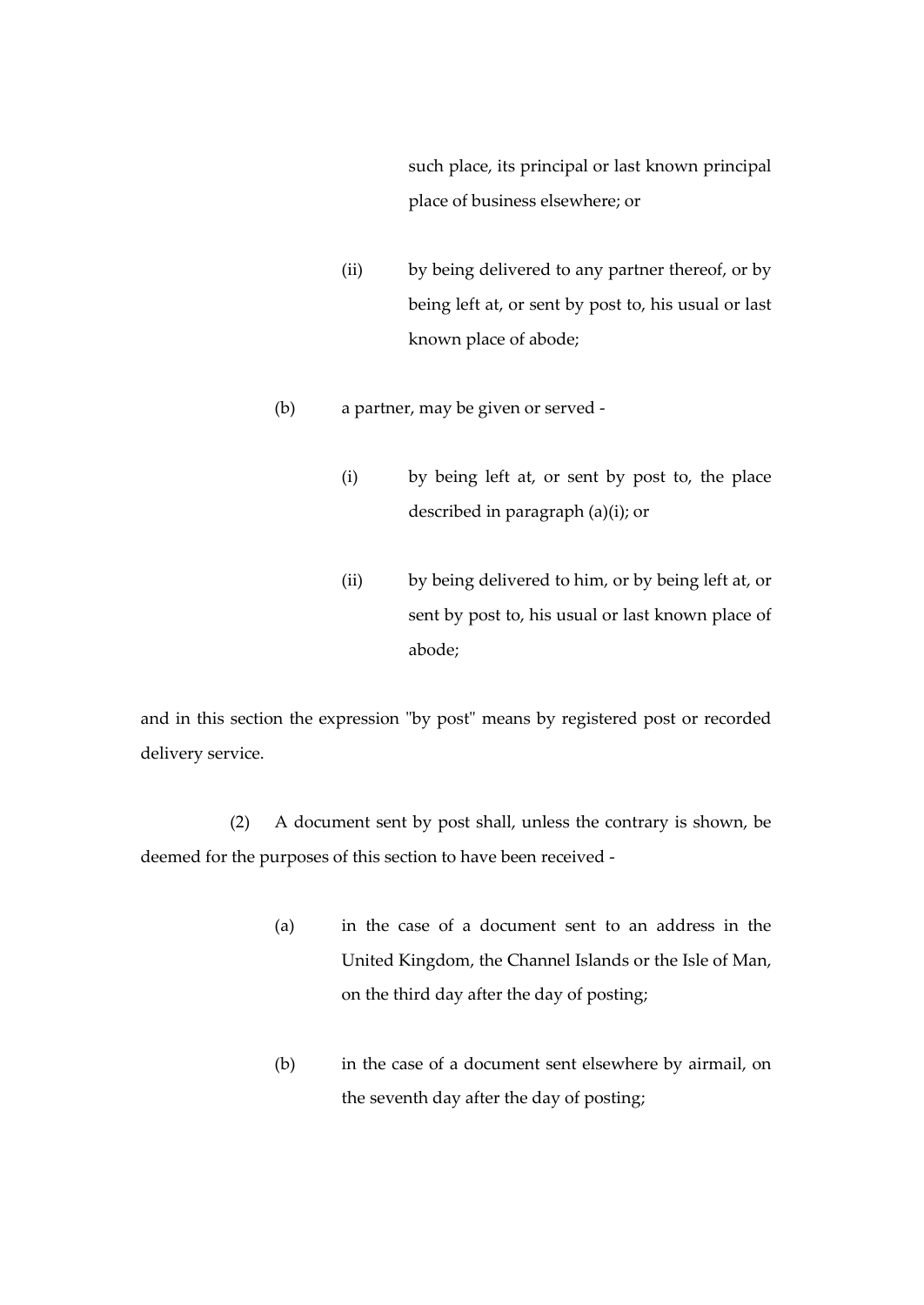excluding in each case any non-business day within the meaning of section 1(1) of the Bills of Exchange (Guernsey) Law, 1958, as amended**<sup>a</sup>** .

(3) Service of any document sent by post shall be proved by showing the date of posting, the address thereon and the fact of prepayment.

## **Consequential amendments.**

**46.** (1) In the definition of "**partnership**" in each of the enactments specified in subsection (2), after "Partnership (Guernsey) Law, 1995" insert "or section 1 of the Partnership (Alderney) Law, 2021, as the case may be".

- (2) The enactments referred to in subsection (1) are
	- (a) Schedule 5 to the Insurance Business (Bailiwick of Guernsey) Law, 2002**<sup>b</sup>** ,
	- (b) Schedule 3 to the Insurance Managers and Insurance Intermediaries (Bailiwick of Guernsey) Law, 2002**<sup>c</sup>** ,

\_\_\_\_\_\_\_\_\_\_\_\_\_\_\_\_\_\_\_\_\_\_\_\_\_\_\_\_\_\_\_\_\_\_\_\_\_\_\_\_\_\_\_\_\_\_\_\_\_\_\_\_\_\_\_\_\_\_\_\_\_\_\_\_\_\_\_\_\_\_\_\_\_\_\_\_\_\_

**<sup>a</sup>** Ordres en Conseil Vol. XVII, p. 384; Vol. XXIV, p. 84; No. XI of 1993; and No. XIV of 1994.

**<sup>b</sup>** Order in Council No. XXI of 2002; amended by Order in Council No. I of 2000; No. XIII of 2010; Ordinance No. XXXIII of 2003; Nos. XII and LI of 2008; Nos. VIII and XXXI of 2010; No. XXXVI of 2011; No. LV of 2014; Nos. XII and XXXIX of 2015; Nos. II and IX of 2016; No. XXVII of 2017; No. XXVI of 2018; Alderney Ordinance No. III of 2017; Sark Ordinance No. X of 2017; G.S.I. No. 33 of 2004; G.S.I. No. 4 of 2008; G.S.I. Nos. 15 and 83 of 2010; G.S.I. No. 68 of 2014; G.S.I. No. 121 of 2015; and G.S.I. No. 50 of 2017.

**<sup>c</sup>** Order in Council No. XXII of 2002; No. I of 2000; No. XIII of 2010; Ordinance No. XXXIII of 2003; No. XIII of 2008; Nos IX. and XXXII of 2010; No. XII of 2015; No. XXXIX of 2015; Nos. II and IX of 2016; No. XXVII of 2017; No. XXVI of 2018;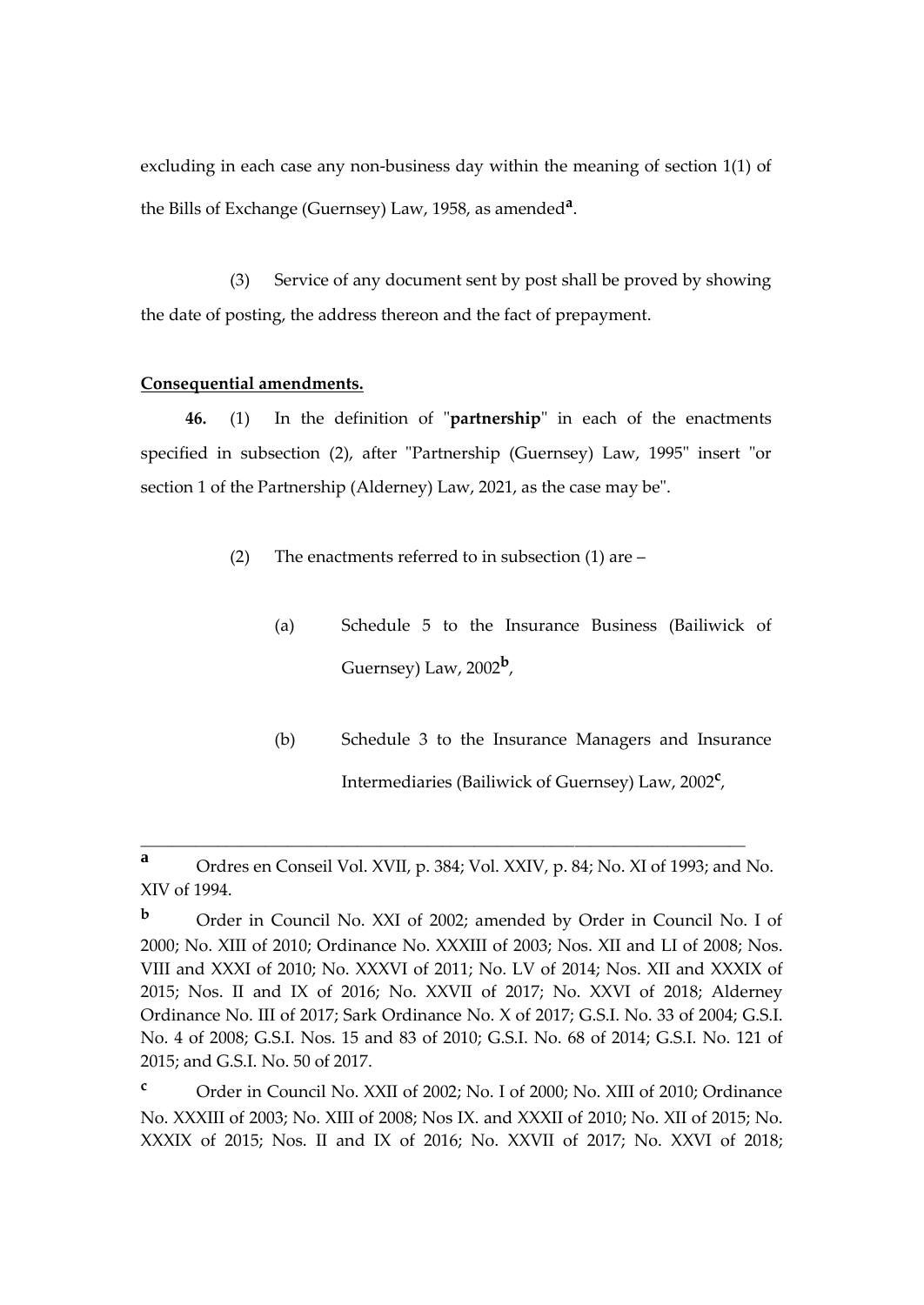- (c) Schedule 1 to the Financial Services Business (Enforcement Powers) (Bailiwick of Guernsey) Law, 2020**<sup>d</sup>** ,
- (d) section 79(1) of the Protection of Investors (Bailiwick of Guernsey) Law, 2020**<sup>e</sup>** ,
- (e) section 59(1) of the Regulation of Fiduciaries, Administration Businesses and Company Directors, etc (Bailiwick of Guernsey) Law, 2020**<sup>f</sup>** , and
- (f) section 66(1) of the Banking Supervision (Bailiwick of Guernsey) Law, 2020**<sup>g</sup>** .

(3) In Schedule 1 to the Financial Services Business (Enforcement Powers) (Bailiwick of Guernsey) Law, 2020**<sup>h</sup>** , in the definition of "**winding up event**" in paragraph (j) –

(a) in subparagraph (i) at the end, omit "or",

Alderney Ordinance No. III of 2017; Sark Ordinance No. X of 2017; G.S.I. No. 2 of 2008; G.S.I. No. 16 of 2010; G.S.I. No. 83 of 2010; and G.S.I. No. 50 of 2017.

- **<sup>d</sup>** Order in Council No. XVII of 2020.
- **<sup>e</sup>** Order in Council No. XVIII of 2020.
- **<sup>f</sup>** Order in Council No. XIX of 2020.
- **<sup>g</sup>** Order in Council No. XX of 2020.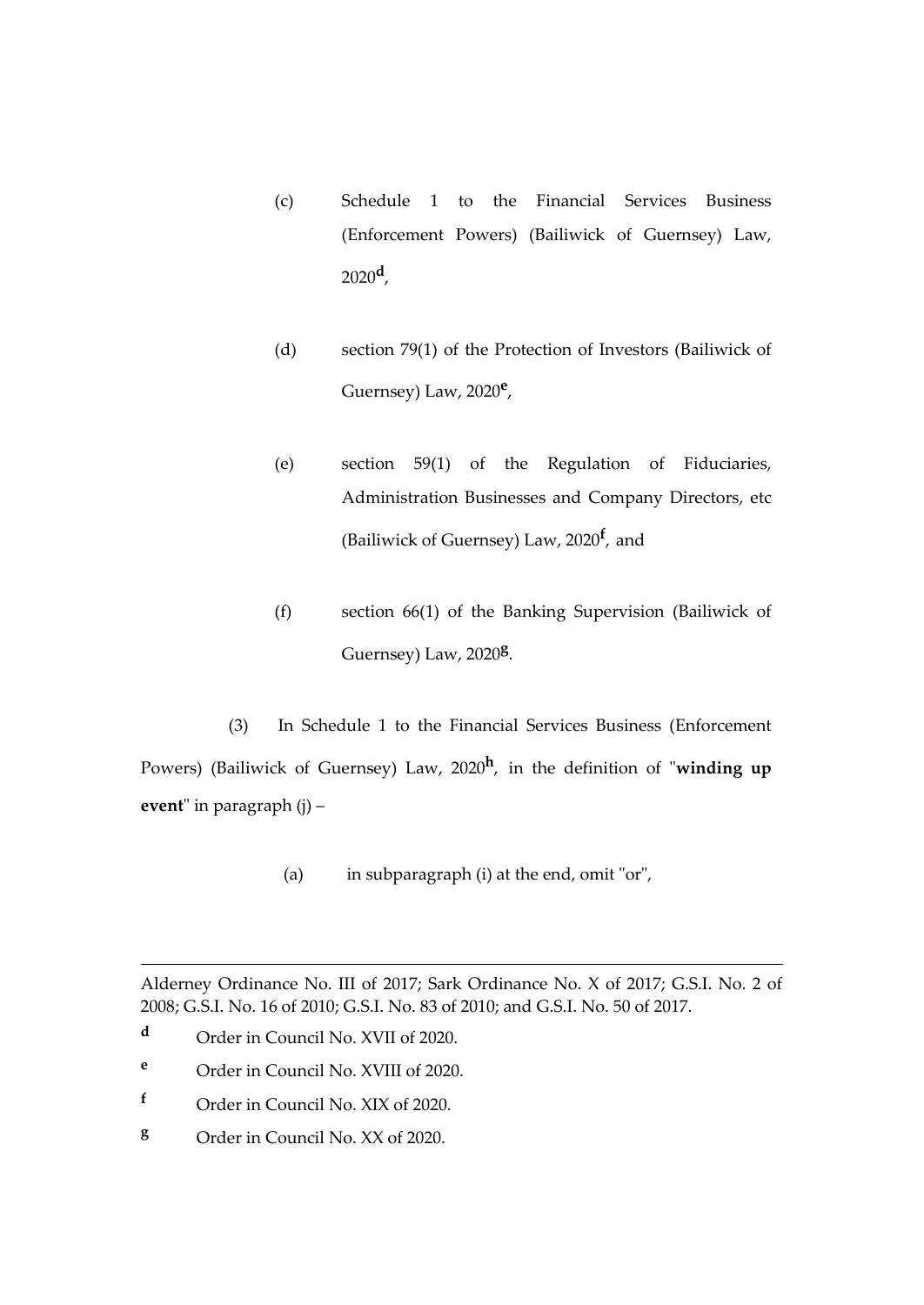- "(iii) any of the circumstances or events specified in Part V of the Partnership (Alderney) Law, 2021 in or upon which the partnership is dissolved has occurred, or
- (iv) the Court has ordered the dissolution of the partnership under section 34 of that Law,".

(4) In section 59(1) of the Regulation of Fiduciaries, Administration Businesses and Company Directors, etc (Bailiwick of Guernsey) Law, 2020, in the definition of "**established place of business**" after "the Partnership (Guernsey) Law, 1995," insert "the Partnership (Alderney) Law, 2021".

# **Transitional provisions in relation to existing partnerships.**

**47.** (1) No provision of this Law shall apply in relation to an existing partnership to the extent that the provision is inconsistent with any express term or condition of the partnership agreement, being a term or condition which, immediately prior to the commencement of this Law, was a lawful term or condition; and in such a case the existing partnership shall, to the extent only of the inconsistency, continue in all respects as if that provision had not been enacted.

(2) In this section an "existing partnership" means a partnership formed or entered into before the date of commencement of this Law.

h Order in Council No. XVII of 2020.